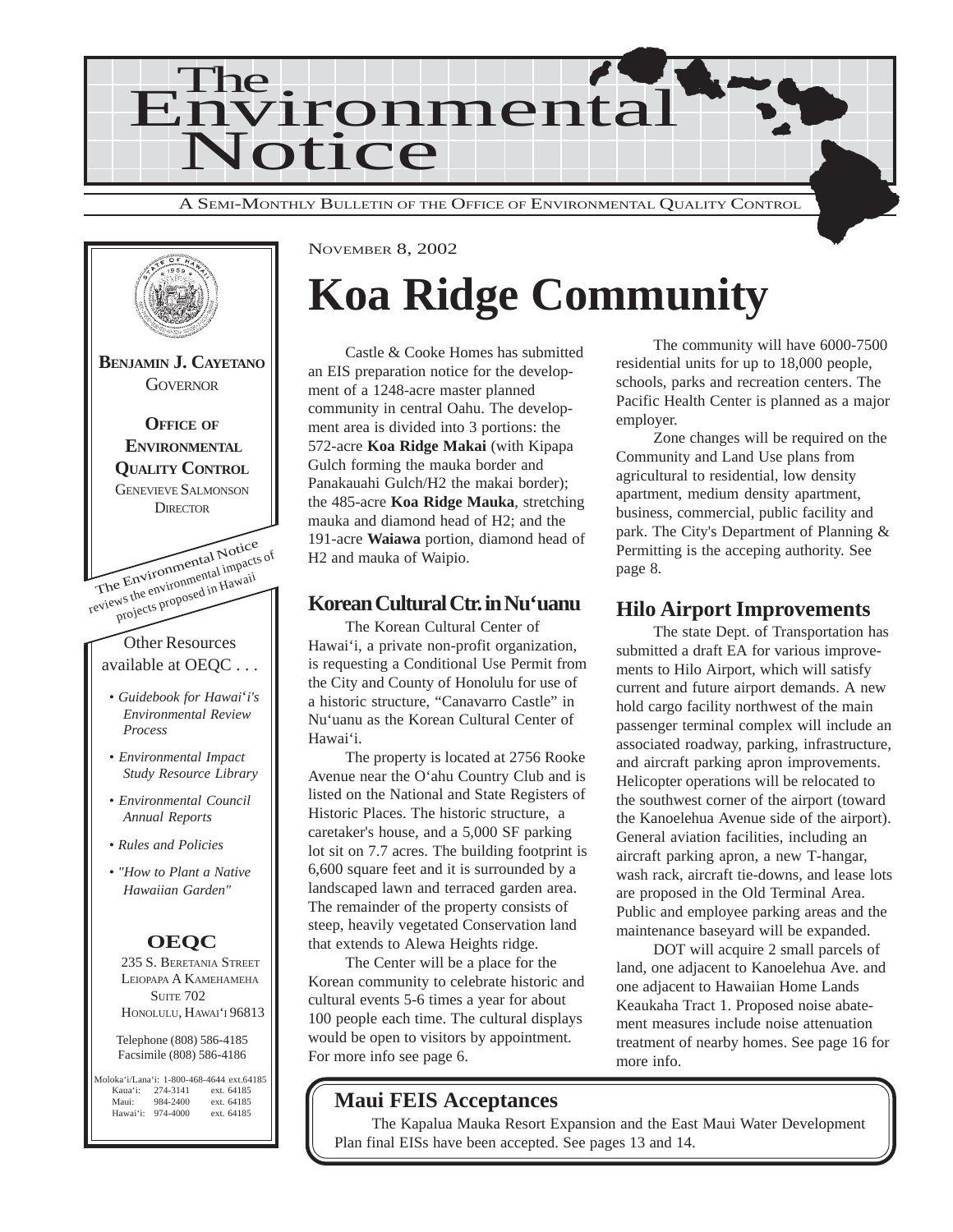# Table of Contents

NOVEMBER 8, 2002

## 1 **O'ahu Notices**

#### **Draft Environmental Assessments**

| (1) Halawa Collection System Maintenance Baseyard 3                                   |  |
|---------------------------------------------------------------------------------------|--|
|                                                                                       |  |
|                                                                                       |  |
|                                                                                       |  |
|                                                                                       |  |
|                                                                                       |  |
| <b>Final Environmental Assessments/</b><br>Findings of No Clanificant Impacts (FONSI) |  |

| THROUGH THE DIGITION OF THE THE REAL PROPERTY |  |
|-----------------------------------------------|--|
|                                               |  |
|                                               |  |

#### **Environmental Impact Statement Preparation Notices**

### 7 **Kaua'i Notices**

| <b>Final Environmental Assessments (FONSI)</b> |  |
|------------------------------------------------|--|
|                                                |  |
| <b>Previously Published Projects</b>           |  |
|                                                |  |

## 3 **[Maui Notices](#page-9-0)**

#### **Draft Environmental Assessments**

#### **Final Environmental Assessments/**

| <b>Findings of No Significant Impacts (FONSI)</b>              |  |
|----------------------------------------------------------------|--|
|                                                                |  |
| (5) Lower Honoapi'ilani Road Improvements (Ho'ohui Road to     |  |
|                                                                |  |
| <b>Final Environmental Impact Statements</b>                   |  |
| (6) East Maui Water Development Plan (Supplemental)  13        |  |
|                                                                |  |
| <b>Previously Published Projects Pending Public Comments</b>   |  |
|                                                                |  |
| Environmental Impact Statement Preparation Notices (EISPN)  15 |  |

## 4 **Lana'i Notices**

| <b>Previously Published Projects Pending Public Comments</b> |  |
|--------------------------------------------------------------|--|
|                                                              |  |

## 6 **Hawai'i Notices**

| <b>Draft Environmental Assessments</b>                                                       |  |
|----------------------------------------------------------------------------------------------|--|
|                                                                                              |  |
| (2) Kamehameha Investment Corporation Multi-Family                                           |  |
|                                                                                              |  |
| <b>Final Environmental Assessments/</b><br><b>Findings of No Significant Impacts (FONSI)</b> |  |
|                                                                                              |  |
| (4) USDA Pacific Basin Agricultural Research Center  17                                      |  |
| <b>Previously Published Projects Pending Public Comments</b>                                 |  |

## s **Shoreline Notices**

[Draft Environmental Assessments .................................................... 18](#page-17-0)

## **. Environmental Council Notices**

## V **Pollution Control Permit Applications**

| Summary of Inspection and Enforcement Actions,                  |
|-----------------------------------------------------------------|
|                                                                 |
| Formal Enforcement Actions and Settlements Completed by DOH  22 |

## ^ **Coastal Zone News**

| (1) Supplemental Deck to an Existing Slip at Ala Wai Boat Harbor, |  |
|-------------------------------------------------------------------|--|
|                                                                   |  |
|                                                                   |  |



*OEQC intends to make the information in this bulletin accessible to everyone. Individuals that require this material in a different format (such as large type or braille), should contact our office for assistance.*

| <b>The Environmental Notice</b> | <b>Office of Environmental Quality Control</b> | Page 2 |
|---------------------------------|------------------------------------------------|--------|
|---------------------------------|------------------------------------------------|--------|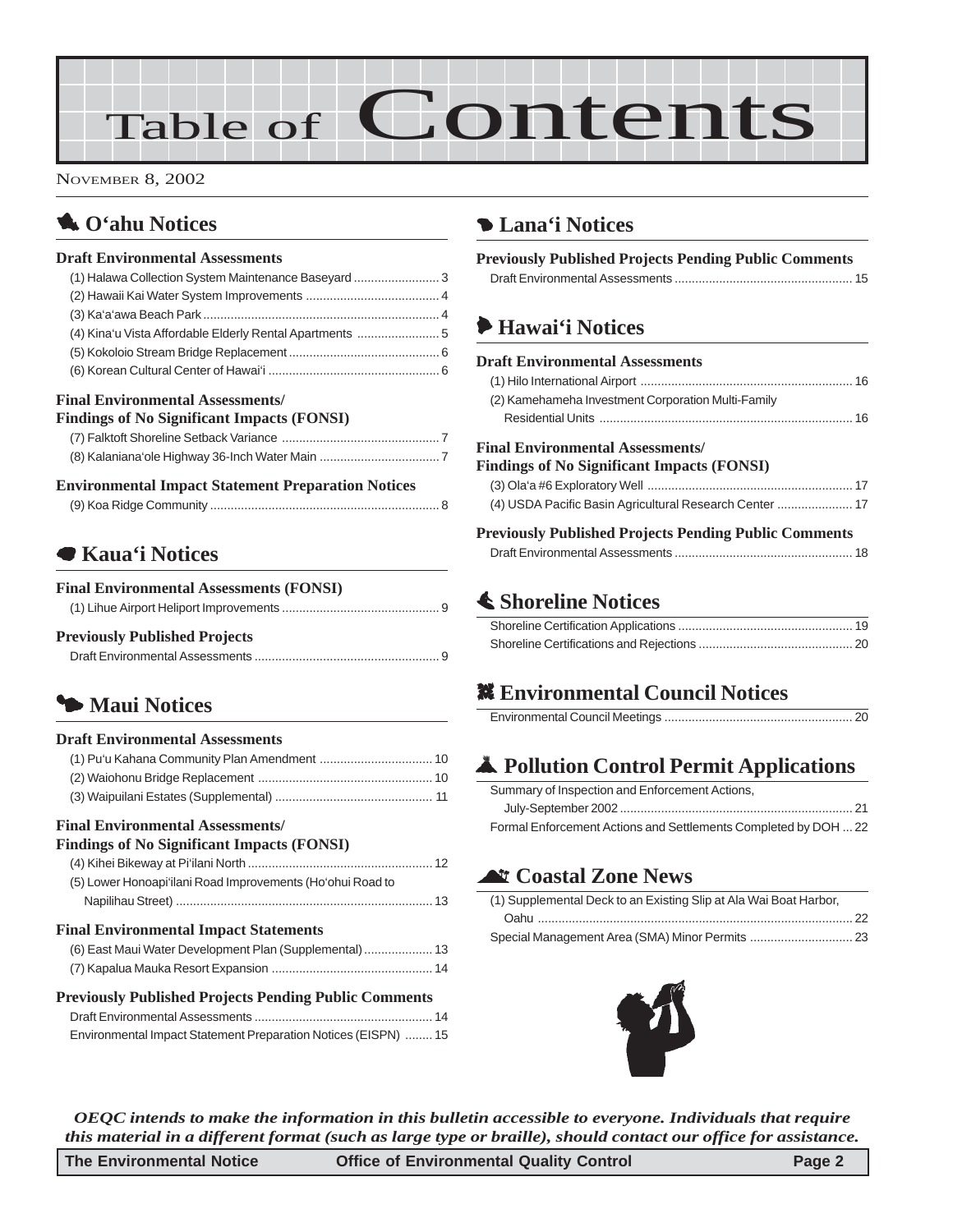## <span id="page-2-0"></span>**Draft Environmental Assessments**

## 1 **(1) Halawa Collection System Maintenance Baseyard**

| District:             | Honolulu                                 |  |
|-----------------------|------------------------------------------|--|
| TMK:                  | $9 - 9 - 73:27$                          |  |
| Applicant:            | City and County of Honolulu              |  |
|                       | Department of Design and Construction    |  |
|                       | 650 South King Street                    |  |
|                       | Honolulu, Hawaii 96813                   |  |
|                       | Contact: Clifford Lau (527-6373)         |  |
|                       | <b>Approving Agency/Accepting</b>        |  |
| <b>Authority:</b>     | Same as above.                           |  |
| <b>Consultant:</b>    | Wilson Okamoto & Associates, Inc.        |  |
|                       | 1907 South Beretania Street, Suite 400   |  |
|                       | Honolulu, Hawai'i 96826                  |  |
|                       | Contact: John Sakaguchi (946-2277)       |  |
| <b>Public Comment</b> |                                          |  |
| <b>Deadline:</b>      | December 9, 2002                         |  |
| Status:               | DEA First Notice pending public comment. |  |
|                       | Address comments to the applicant with   |  |
|                       | copies to the consultant and OEQC.       |  |
|                       |                                          |  |

**Permits Required**: Building, NPDES, Grading

Since the late 1980's, the City and County of Honolulu has planned to relocate its various maintenance, trades, storage, and operational functions from the Kewalo basin area to other site(s). A consolidated yard (the Honolulu Corporation Yard) was considered on Sand Island, adjacent to the City's Sand Island Wastewater Treatment Plant, on lands set aside by a State of Hawaii through an executive order. As a result of variety of factors, the Honolulu Corporation Yard at Sand Island site is no longer considered viable. Subsequent relocations by various City functions left it necessary to locate a site for the Department of Environmental Services Collection System Maintenance (CSM) function. The selected site project will be used by the CSM function which maintains and repairs the City's wastewater collection system. The project site occupies a total of about 2.1 acres within the Halawa Corporation Yard site in the area formerly used to park City buses.

The proposed CSM Baseyard project site is located in the Primary Urban Center (PUC) in the Halawa Corporation Yard. Until November 2001, the project site was part of the

**2 5 6 7 1 3 4 8 9**

**O'ahu Notices**

former Halawa bus facility and was used to park City buses. The project site is bounded by Iwaena Street on the west and and North Halawa Stream lies on the east. The project site is not located within the City and County of Honolulu Special Management Area.

The CSM Baseyard will consist of one rigid-frame metal two-story building with a total area of about 18,000 square feet (SF), containing trade shops, equipment and material storage, administrative offices, lockers, showers, and toilets. The building siding will be metal with concrete block for the lower about 7 feet. An open-sided storage shed will be constructed to store materials used for the maintenance and repair function. The yard area will be used to park Cityowned vehicles and equipment. No vehicle fueling, washing or maintenance facilities will be located at the CSM Baseyard. A total of approximately 160 City employees will be assigned to the Baseyard. Employee parking will be provided in the Halawa Corporation Yard employee parking lots.

Since the project site has been previously paved and used to park City buses, construction activities would primarily be related to construction of the building and improvement of areas for exterior material storage. Theseactivities will create dust and noise while work occurs on the project site. Once operational, traffic will be generated by the Cityowned vehicles and employees assigned to the CSM Baseyard. A traffic signal will be construction by the City and County of Honolulu at the intersection of Halawa Valley Street and Iwaiwa Street to mitigate anticipated impacts intersection.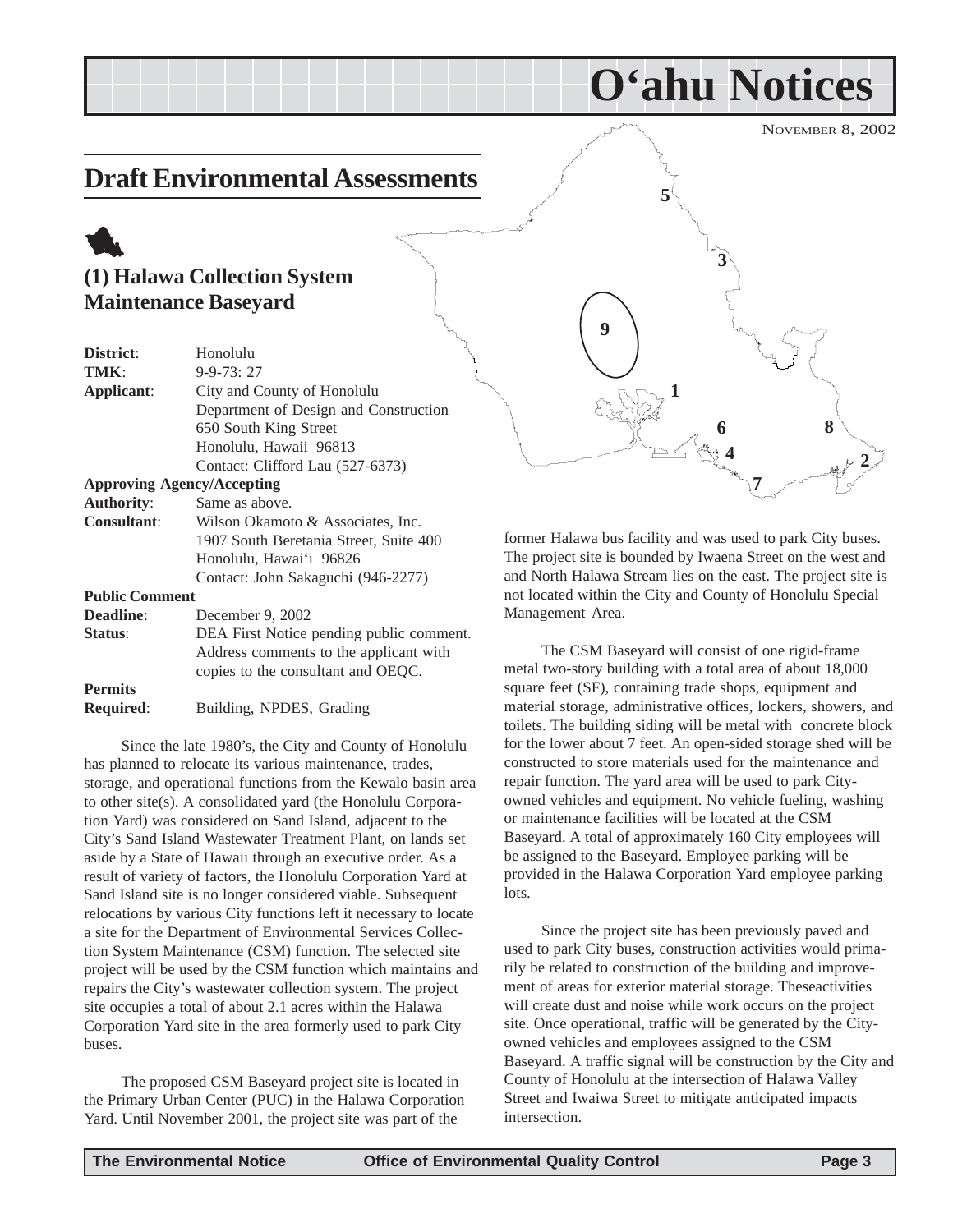## <span id="page-3-0"></span>**O'ahu Notices**

NOVEMBER 8, 2002



## **(2) Hawaii Kai Water System Improvements**

| District:             | Honolulu                                    |
|-----------------------|---------------------------------------------|
| TMK:                  | 3-9-10:82, 29, 92                           |
| Applicant:            | City and County of Honolulu                 |
|                       | Board of Water Supply                       |
|                       | 630 South Beretania Street                  |
|                       | Honolulu, Hawai'i 96843                     |
|                       | Contact: Scot Muraoka (527-5221)            |
|                       | <b>Approving Agency/Accepting</b>           |
| <b>Authority:</b>     | City and County of Honolulu                 |
|                       | Board of Water Supply                       |
|                       | 630 South Beretania Street                  |
|                       | Honolulu, Hawai'i 96843                     |
|                       | Contact: Clifford Jamile (527-6180)         |
| <b>Consultant:</b>    | Kimura International, Inc.                  |
|                       | 1600 Kapi'olani Blvd., Suite 1610           |
|                       | Honolulu, Hawai'i 96814                     |
|                       | Contact: Glenn Kimura (944-8848)            |
| <b>Public Comment</b> |                                             |
| Deadline:             | December 9, 2002                            |
| Status:               | DEA First Notice pending public comment.    |
|                       | Address comments to the applicant with      |
|                       | copies to the approving agency or accepting |
|                       | authority, the consultant and OEQC.         |
| <b>Permits</b>        | CDUP, Sec. 10, Sec. 401-WQC, NPDES,         |
| <b>Required:</b>      | Construction/Trenching, Stormwater Sewer,   |
|                       | <b>Noise</b>                                |

The Board of Water Supply, City and County of Honolulu, proposes to install a 16-inch water main in the public right-of-way through portions of lower Kalama Valley in Hawai'i Kai. The proposed alignment extends from Kealahou Street (at a point approximately 160 feet below the intersection of Kealahou and Mokuhano Streets) to the Kalama Valley reservoir. The proposed pipeline will follow an alignment along Kealahou Street, Mokuhano Street, Honokahua Street, Kapaniwai Street, and Ka'eleku Street. The total length of the new pipeline will be approximately 2,810 feet (or one-half mile). A portion of the access road from Kaeleku Street, as well as the water tank site, are located in the State Conservation District.

The new main is needed to improve transmission reliability to the Kalama and Kamiloiki Valleys and allows for increased domestic water pressure for residences along located near the 170-foot service limit. Construction of the project is expected to begin in early 2003 and last approximately 12 months.

Anticipated project-related impacts are limited to shortterm, construction impacts that include traffic delays, construction noise, dust, and possible erosion. A traffic control plan and adherence to all State and local regulations governing construction activities will minimize environmental harm and inconvenience to the public.



## **(3) Ka'a'awa Beach Park**

| District:             | Ko'olauloa                               |
|-----------------------|------------------------------------------|
| TMK:                  | $5-1-002:025$                            |
| Applicant:            | City and County of Honolulu              |
|                       | Department of Design and Construction    |
|                       | 567 South King Street, 9th Floor         |
|                       | Honolulu, Hawai'i 96813                  |
|                       | Contact: Wesley Obata 9523-4783)         |
|                       | <b>Approving Agency/Accepting</b>        |
| <b>Authority:</b>     | Same as above.                           |
| <b>Consultant:</b>    | AKTA, Ltd./Arthur Kimbal Thompson        |
|                       | Architect, AIA                           |
|                       | 46-160 Nahiku Street                     |
|                       | Kaneohe, Hawai'i 96744                   |
|                       | Contact: Arthur Kimbal Thompson (531-    |
|                       | 1676)                                    |
| <b>Public Comment</b> |                                          |
| <b>Deadline:</b>      | December 9, 2002                         |
| Status:               | DEA First Notice pending public comment. |
|                       | Address comments to the applicant with   |
|                       | copies to the consultant and OEQC.       |
| <b>Permits</b>        |                                          |
| <b>Required:</b>      | CDUP; SMA, SSV, Grading, Building        |

The Department of Design and Construction (DDC), City & County of Honolulu proposes to replace the existing comfort station at Ka'a'awa Beach Park with a new comfort station (DDC Small Bathhouse Prototype C-2), replace existing wastewater treatment system and provide Americans with Disabilities Act (ADA) accessible parking and other miscellaneous site improvements.

The proposed improvements for Ka'a'awa Beach Park were developed through the community vision process sponsored by the City and County of Honolulu. The proposed bathhouse is planned for the north end of Ka'a'awa Beach Park at the site of the existing comfort station. The beach park is located at 51-329 Kamehameha Highway in Ka'a'awa, Oahu, Hawai'i. The park area is 65,340 sq. ft.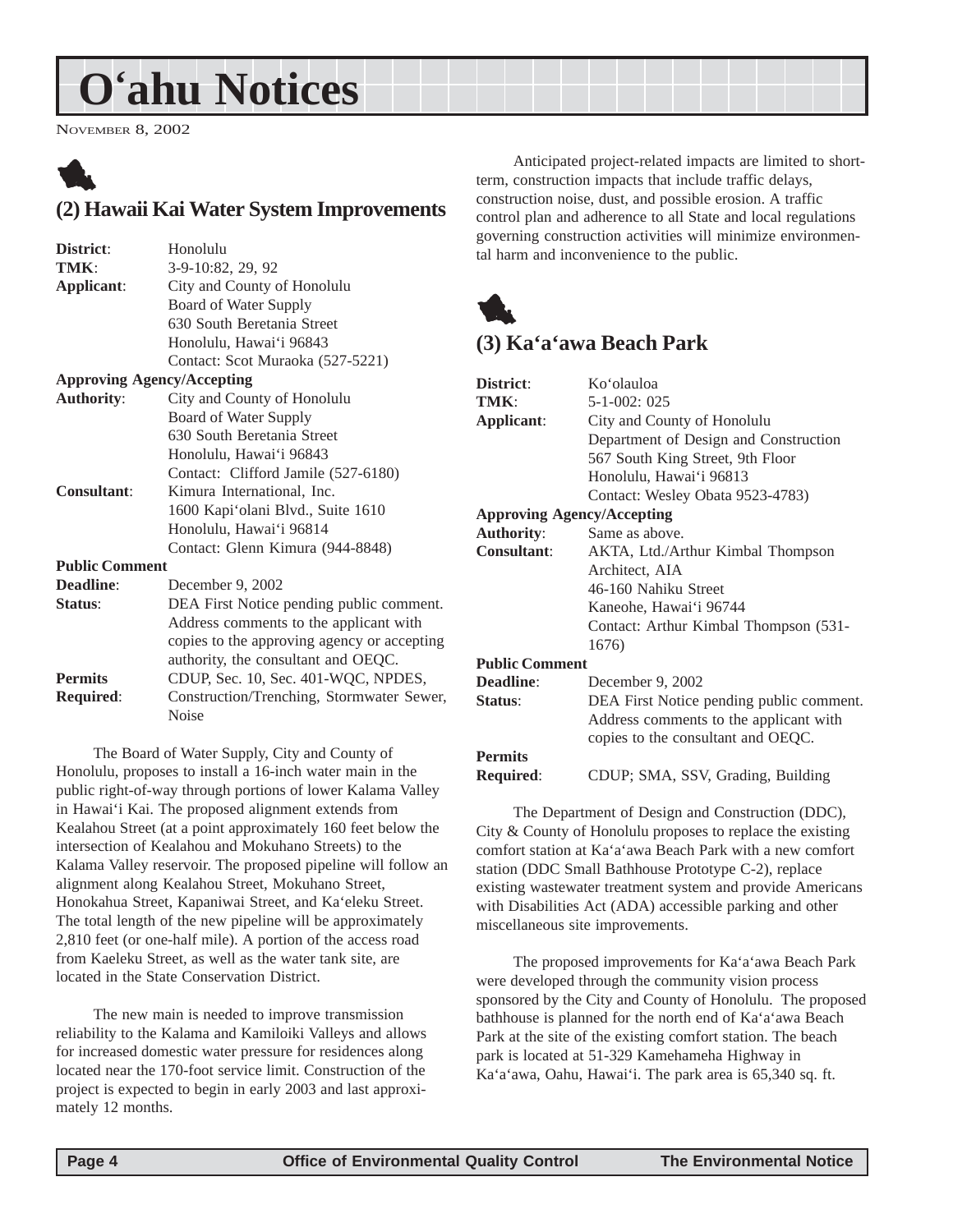<span id="page-4-0"></span>

The new bathhouse will provide a permanent restroom facility for beach visitors and motorists, a changing and showering facility for beach park users and provide equipment storage area for City and County of Honolulu Department of Parks and Recreation staff. The structure is envisioned to provide a clean modern replacement for the current dilapidated and accessibility restricted structure.

The small bathhouse Prototype C-2 is a concrete masonry structure with a wood framed 6 in 12 sloped standing seam metal roof. The design includes women's and men's restroom/changing rooms, park keeper's storage room and an additional storage room, projecting roof eaves affording weather protection to access and ventilation penetrations and shower.

This replacement facility will be located within the required 40-foot shoreline setback as there is not enough space between the required front yard setback line and the 40 foot shoreline setback along the entire parcel to fit the prototype restroom design. The structure will fit within the 20 ft shoreline setback allowed with issuance of a shoreline setback variance.



### **(4) Kina'u Vista Affordable Elderly Rental Apartments**

| District:             | Honolulu                                 |
|-----------------------|------------------------------------------|
| TMK:                  | $2-4-12:9,28$                            |
| Applicant:            | Kina'u Vista L.P. Hawai'i Housing Devel- |
|                       | opment Corp.                             |
|                       | 725 Kapi'olani Blvd., Suite C-103        |
|                       | Honolulu, Hawai'i 96813                  |
|                       | Contact: Gary Furuta                     |
|                       | <b>Approving Agency/Accepting</b>        |
| <b>Authority:</b>     | Housing & Community Development          |
|                       | Corporation of Hawai'i                   |
|                       | 677 Queen Street, #300                   |
|                       | Honolulu, Hawai'i 96813                  |
|                       | Contact: Lisa Wond (587-0569)            |
| <b>Consultant:</b>    | Kusao & Kurahashi, Inc.                  |
|                       | 2752 Woodlawn Drive, Suite 5-202         |
|                       | Honolulu, Hawai'i 96822                  |
|                       | Contact: Keith Kurahashi (988-2231)      |
| <b>Public Comment</b> |                                          |
| <b>Deadline:</b>      | December 9, 2002                         |

| Status:          | DEA First Notice pending public comment.<br>Address comments to the applicant with<br>copies to the approving agency or accepting<br>authority, the consultant and OEQC. |
|------------------|--------------------------------------------------------------------------------------------------------------------------------------------------------------------------|
| <b>Permits</b>   | 201G, CUP for Joint Development,                                                                                                                                         |
| <b>Required:</b> | Building                                                                                                                                                                 |

The applicant, Hawai'i Housing Development Corporation, proposes to develop an eight-story elderly affordable rental apartment building in accordance with the requirements of Chapter 201G of the Hawai'i Revised Statutes (HRS), as amended. The eight-story building will provide 62 1-bedroom affordable rental units and a two-bedroom resident manager's unit, 30 at grade parking stalls, two of which will be an accessible stalls, and one loading stall, for elderly residents (i.e. 62 and older) who earn at or below 30% and 60% of the area median income (AMI).

The proposed elderly affordable apartment use is permitted in the A-2 Medium Density Apartment District of Honolulu under the Land Use Ordinance (Section 7.80-4).

The proposed development consists of two separate parcels of land. TMK: 2-4-12: 09 is located at 1150 Kina'u Street and consists of 11,100 sq. ft. TMK: 2-4-12: 28 is located at 1320 Pi'ikoi Street and consists of 5,761 sq. ft. The official street address of the proposed Kina'u Vista Affordable Elderly Rental Apartments will be 1150 Kina'u Street, Honolulu, Hawai'i 96814.

The concept of aging in place will be promoted by this development and seniors will be able to enjoy the company of friends and neighbors until age and/or illness place them in a position of 24-hour care that is provided by long term care facilities. The development also hopes to provide a service similar to an assisted living component that will be offered on an "as needed basis" to minimize the maintenance cost for individual residents of the complex. Our development will try to minimize maintenance cost by developing individual programs of assistance for the seniors as they need it. The applicant is working with the Catholic Charities of the Diocese of Honolulu and more specifically with its Elderly Services group to come to an agreement on the services that they will provide. The purpose of providing these services, on a nondenominational basis, is to help the individuals to manage living in their own apartments and community environment for as long as possible and as independently as possible.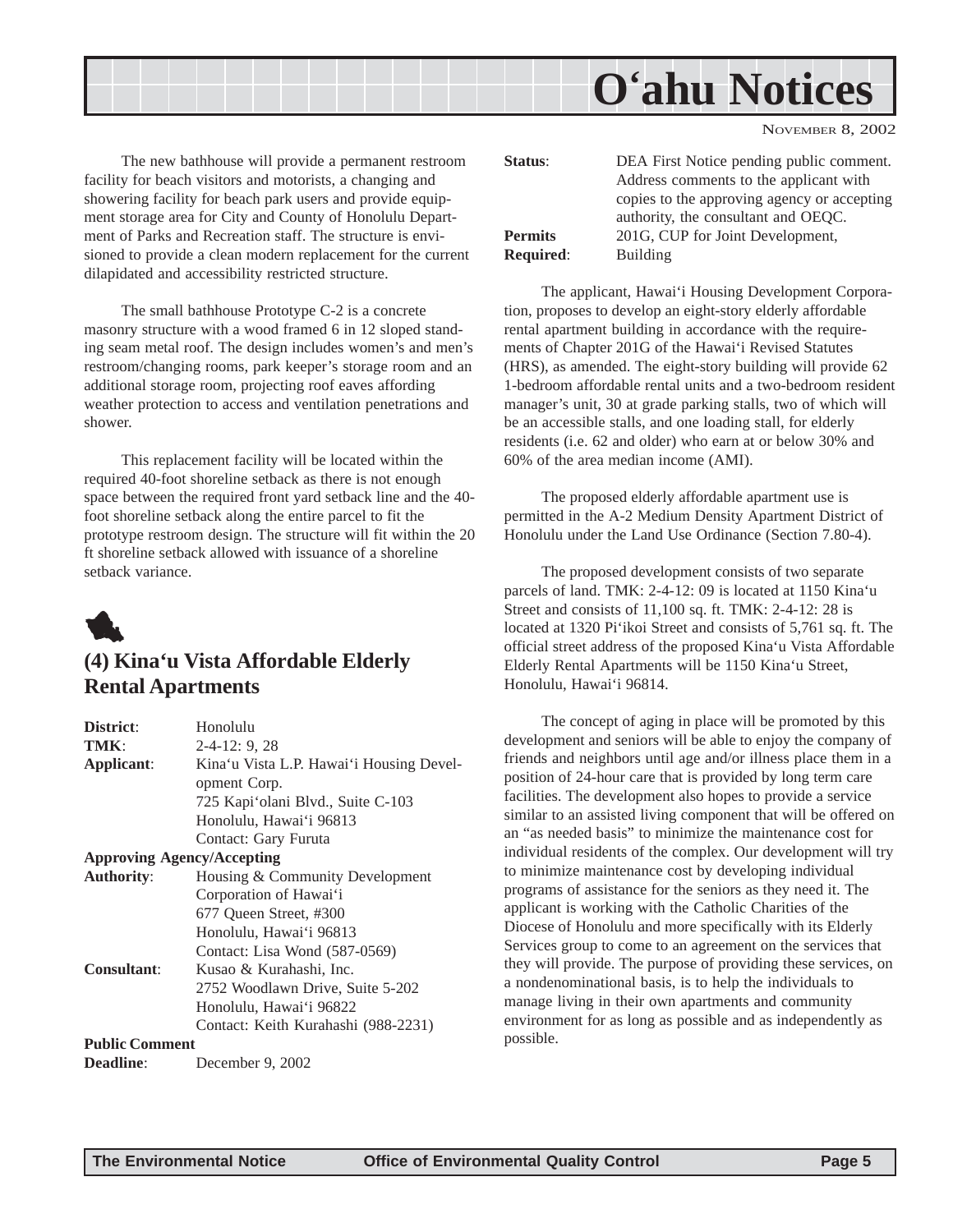## <span id="page-5-0"></span>**O'ahu Notices**

NOVEMBER 8, 2002



### **(5) Kokoloio Stream Bridge Replacement**

| District:             | Ko'olauloa                               |
|-----------------------|------------------------------------------|
| TMK:                  | 5-5-6:11, 01; 5-5-1:07, 55               |
| Applicant:            | Department of Transportation             |
|                       | Highways Division, Bridge Design         |
|                       | 601 Kamokila Blvd, Room 611              |
|                       | Kapolei, Hawai'i 96707                   |
|                       | Contact: James Fu (692-7613)             |
|                       | <b>Approving Agency/Accepting</b>        |
| <b>Authority:</b>     | Same as above.                           |
| <b>Consultant:</b>    | Kimura International, Inc.               |
|                       | 1600 Kapi'olani Blvd., Suite 1610        |
|                       | Honolulu, Hawai'i 96814                  |
|                       | Contact: Ms. Leslie Kurisaki (944-8848)  |
| <b>Public Comment</b> |                                          |
| <b>Deadline:</b>      | December 9, 2002                         |
| <b>Status:</b>        | DEA First Notice pending public comment. |
|                       | Address comments to the applicant with   |
|                       | copies to the consultant and OEQC.       |
| <b>Permits</b>        | DA Sec. 404; Sec. 401 WQC, CZM           |
| <b>Required:</b>      | Consistency Determination, SCAP; SMA,    |
|                       | Noise                                    |
|                       |                                          |

The State of Hawai'i, Department of Transportation, in cooperation with the Federal Highway Administration, proposes to replace the existing bridge over Kokololio Stream on Kamehameha Highway, in Laie in the Ko'olauloa District. The proposed action includes the development of a temporary detour road to accommodate traffic during construction of the replacement bridge.

The proposed action is expected to receive a "Categorical Exclusion" from environmental impact statement requirements under the National Environmental Policy Act (NEPA) by the Federal Highway Administration. The proposed bridge replacement is an "exempt" action under the FHWA implementation regulations for NEPA (23 CFR 771.117).

The project is needed because the existing bridge is structurally deficient and obsolete, and does not meet current federal or State of Hawai'i design or seismic standards. The replacement bridge will be 60 feet long by 50 feet wide, with two 12-foot wide travel lanes and 8-foot shoulders. The mauka (west) side of the bridge will have a 5-foot wide bikeway/pedestrian walkway separated from the shoulder by a 3-foot high concrete jersey barrier.

A temporary detour road will be constructed to route traffic around the site while the new bridge is being constructed. The detour road will be completed prior to the demolition of the existing bridge, and will be located approximately 80 feet mauka of the existing bridge. It will be constructed on unimproved land owned by Property Reserve, Inc., a nonprofit corporation owned by the Mormon Church. After the replacement bridge is completed, the temporary detour road will be removed and the site will be restored to its original condition.

The project will have minimal environmental impacts. The bridge and site of the temporary detour road are outside the 100-year flood zone. There may be short-term, air and noise impacts during construction. The nearest residences on the makai side of the highway are about 100 feet upwind, and the closest residences on the mauka side are more than 1,000 feet away from the bridge. Therefore, these temporary impacts should not be significant. The project will not have a significant impact on Kokololio Stream, which appears to be an intermittent stream that only flows at flood stage. The existing bridge abutments will remain in place during construction, maintaining existing stream drainage conditions through the construction period. The new bridge will not change the stream drainage flow or pattern, and will be designed to accommodate a 100-year storm flow event. No project dewatering is anticipated. A water quality monitoring plan will be submitted to the State Department of Health. There are no threatened or endangered species or their habitats in the project area. Roadway access through the area will be maintained during construction, including access to nearby beaches and parks. The project will not increase roadway capacity or induce population growth. The DLNR-SHPD recommends subsurface testing in the areas proposed for grading. If significant historic sites are present that will be adversely affected by theproject, mitigations plans will be developed in consultation with the DLNR-SHPD.



### **(6) Korean Cultural Center of Hawai'i**

**District**: Honolulu **TMK**: 1-8-026:005 **Applicant**: Dr. Kea Sung Chung (521-8066) 1188 Bishop Street, PH-1 Honolulu, Hawai'i 96813 **Approving Agency/Accepting Authority**: City and County of Honolulu Department of Planning And Permitting 650 South King Street,  $7<sup>th</sup>$  Floor Honolulu, Hawai''i 96813 Contact: Lin Wong (523-4485)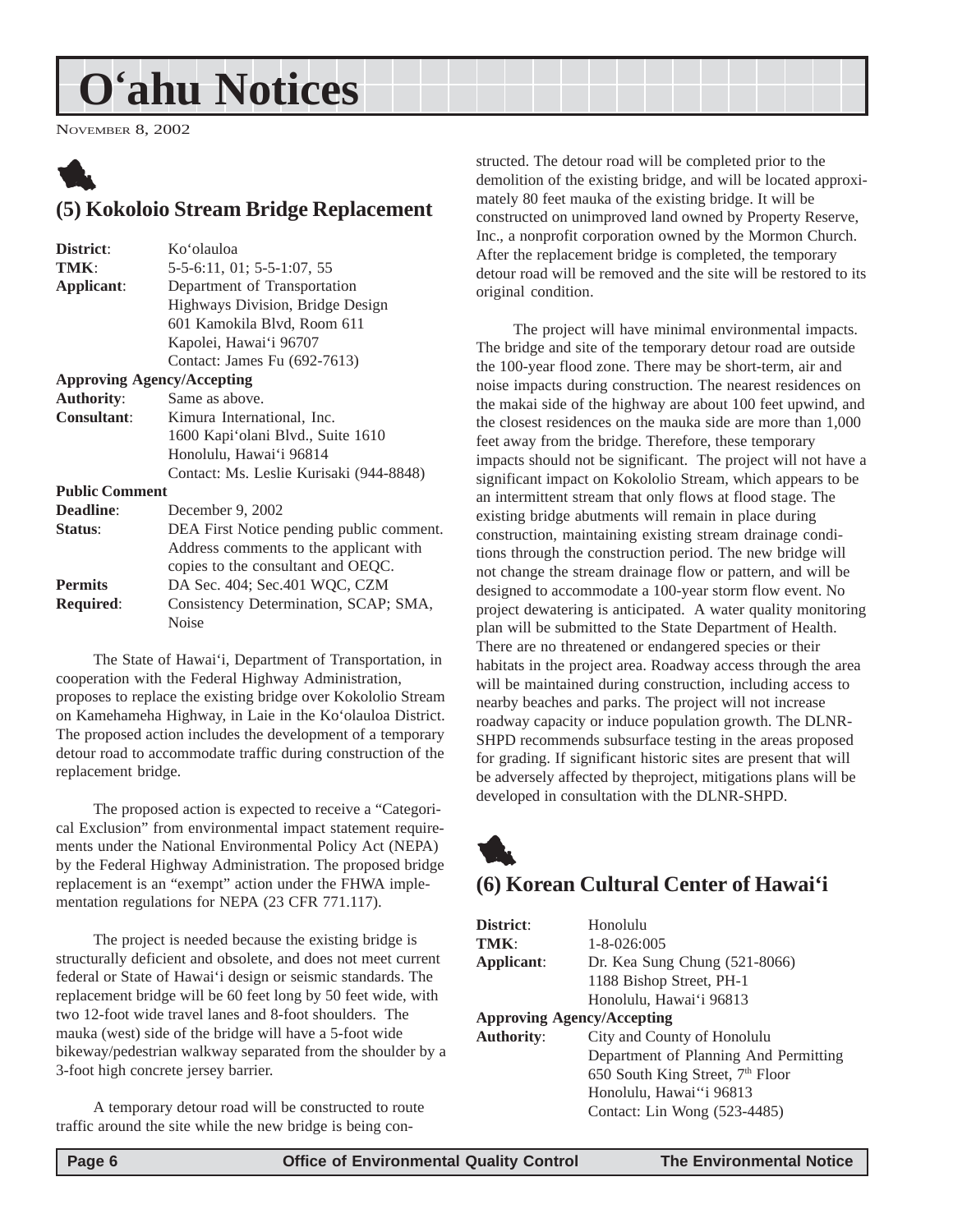<span id="page-6-0"></span>

| Consultant:           | Analytical Planning Consultants, Inc.       |
|-----------------------|---------------------------------------------|
|                       | 928 Nu'uanu Avenue, Suite 502               |
|                       | Honolulu, Hawai'i 96817                     |
|                       | Contact: Lauri Clegg (536-5695)             |
| <b>Public Comment</b> |                                             |
| Deadline:             | December 9, 2002                            |
| Status:               | DEA First Notice pending public comment.    |
|                       | Address comments to the applicant with      |
|                       | copies to the approving agency or accepting |
|                       | authority, the consultant and OEQC.         |
| <b>Permits</b>        | CUP (Major) for Use of                      |
| <b>Required:</b>      | Historic Structure                          |

The applicant is requesting a Conditional Use Permit from the City and County of Honolulu for use of a historic structure, "Canavarro Castle" in a residential district as the Korean Cultural Center of Hawai'i. The property is located at 2756 Rooke Avenue near the O'ahu Country Club in Nu'uanu and is listed on the National and State Registers of Historic Places. The 7.7 acre property, consisting of the historic structure, caretaker house, and a 5,000 SF asphalt paved parking lot, is accessed by a private drive from Rooke Avenue. The building footprint is 6,600 square feet and it is surrounded by a landscaped lawn and terraced garden area. The remainder of the property consists of steep heavily vegetated Conservation land that extends to Alewa Heights ridge.

The Center will be a place for the Korean community to celebrate historic/cultural events to be held 5-6 times a year with an attendance of about 100 people. Van service will be provided. The 12 member Board of Directors will also meet quarterly at the Center. The cultural displays would be open to visitors by appointment. Also requested is a provision to offer temporary housing for 4-5 Korean students or visiting dignitaries from Korea. A full-time caretaker family will live on the property.

## **Final Environmental Assessments/Findings of No Significant Impacts (FONSI)**



#### **(7) Falktoft Shoreline Setback Variance**

| District: |  |
|-----------|--|
| TMK:      |  |

**District**: Honolulu **TMK**: 3-1-40: 3

| Applicant:                        | Henrik and Stephanie Falktoft             |
|-----------------------------------|-------------------------------------------|
|                                   | 225 West 86th Street, Apt. 901            |
|                                   | New York, New York 10024                  |
|                                   | Contact: Don Shaw (295-7429)              |
| <b>Approving Agency/Accepting</b> |                                           |
| <b>Authority:</b>                 | City and County of Honolulu               |
|                                   | Department of Planning and Permitting     |
|                                   | 650 S. King Street, 7 <sup>th</sup> Floor |
|                                   | Honolulu, Hawai'i 96813                   |
|                                   | Contact: Dana Teramoto (523-4648)         |
| Consultant:                       | Don Shaw (295-7429)                       |
|                                   | 41-949 Laumilo Street                     |
|                                   | Waimanalo, Hawai'i 96795                  |
| Status:                           | FEA/FONSI issued, project may proceed.    |
| <b>Permits</b>                    |                                           |
| <b>Required:</b>                  | SSV                                       |
|                                   |                                           |

The applicants propose to construct a new two-story dwelling, swimming pool, and septic tank system. A shoreline setback variance is required since the entire pool and a 12.5-foot portion of the dwelling is proposed to be constructed within the 40-foot shoreline setback.

The shoreline follows the makai face of the concrete rubble masonry seawall and was certified on March 7, 2001.

The site is located at 206 Kulamanu Place (Black Point), Honolulu. It is currently vacant and is comprised of 9,160 square feet. The property and adjacent lots are zoned R-7.5 Residential District.

The applicant proposes to plant native vegetation in order to minimize the visual impact of the dwelling. The existing vegetation on the site consists of various grasses, palms, sea grape and naupaka. The new owners have planted additional naupaka, sea grape, and hau trees in order to minimize the view of the new dwelling when viewed from the ocean.



### **(8) Kalaniana'ole Highway 36-Inch Water Main**

| District:  | Honolulu                                       |
|------------|------------------------------------------------|
| TMK:       | 4-1-08, 09, 13, 15, 18, 22, 23, 24, 26, 28, 32 |
| Applicant: | City and County of Honolulu                    |
|            | Board of Water Supply                          |
|            | 630 South Beretania Street                     |
|            | Honolulu, Hawai'i 96843                        |
|            | Contact: Ryan Nakata (527-7507)                |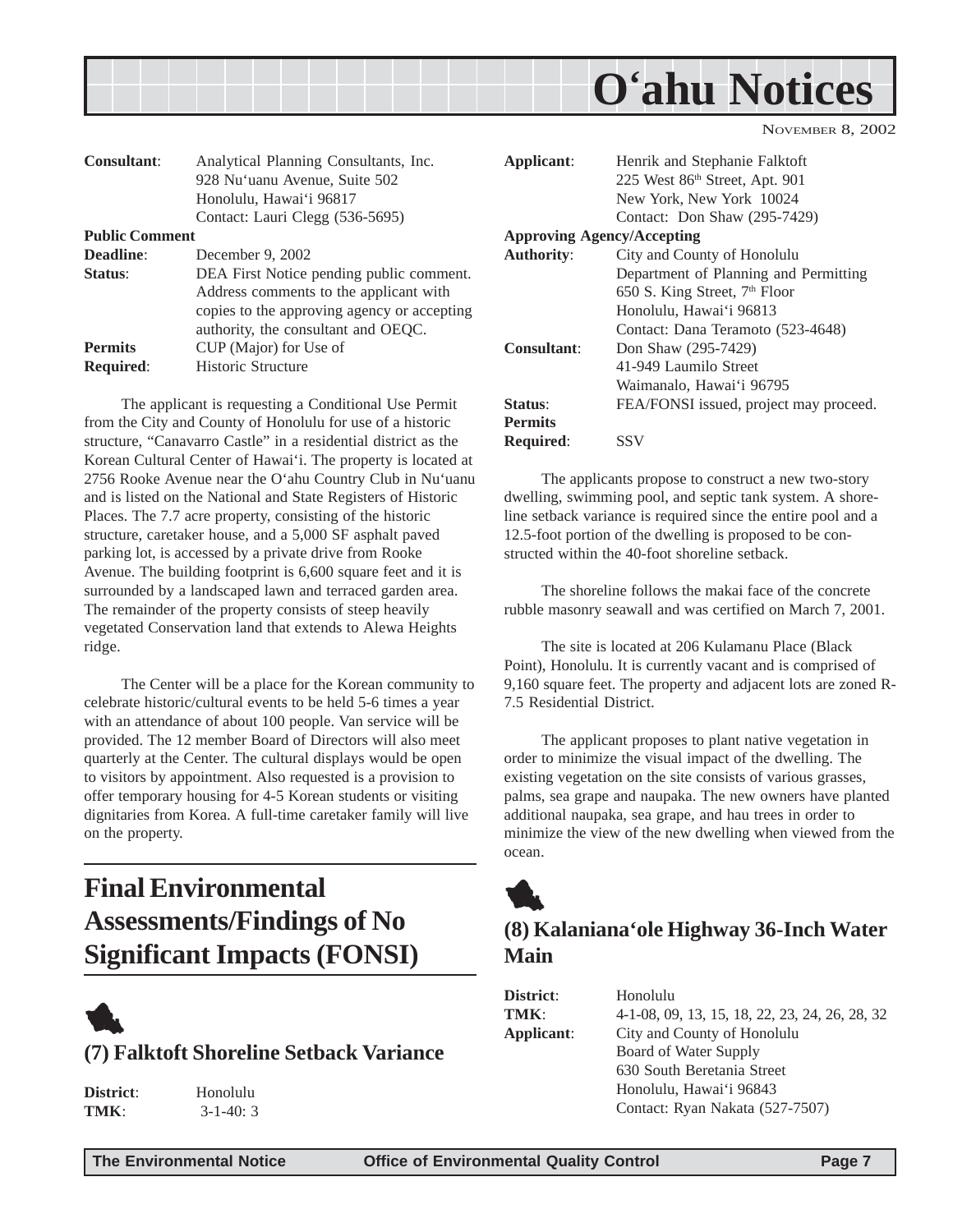## <span id="page-7-0"></span>**O'ahu Notices**

NOVEMBER 8, 2002

#### **Approving Agency/Accepting**

| <b>Authority:</b> | City and County of Honolulu            |
|-------------------|----------------------------------------|
|                   | <b>Board of Water Supply</b>           |
|                   | 630 South Beretania Street             |
|                   | Honolulu, Hawai'i 96843                |
|                   | Contact: Clifford Jamile (527-6180)    |
| Consultant:       | Kimura International, Inc.             |
|                   | 1600 Kapi'olani Boulevard, Suite 1610  |
|                   | Honolulu, Hawai'i 96814                |
|                   | Contact: Glenn Kimura (944-8848)       |
| Status:           | FEA/FONSI issued, project may proceed. |
| <b>Permits</b>    | SCAP, Sec. 10, Sec. 401 WQC, NPDES,    |
| <b>Required:</b>  | CZM, possible SMA                      |

The Board of Water Supply, City and County of Honolulu, proposes to install a water transmission main measuring 36 inches in diameter or less through portions of Waimanalo. The proposed pipeline measures approximately 10,400 lineal feet or two miles. The new main will connect two existing 36-inch mains and provide for reliability of service until an existing 20-inch water main is taken out of service. The project also includesvalve vaults, new fire hydrants and laterals, relocation of some water meters, and stream crossings.

The project is planned in two phases. Phase 1 is located along Kalaniana'ole Highway from Olomana Golf Links to Poalima Street. Construction work is tentatively scheduled for fiscal year 2004 to coincide with a Department of Transportation highway improvement project. Phase 2 of the project, along Hihimanu Street from Kalaniana'ole Highway to Nonokio Street, has not yet been scheduled for construction.

Short-term construction impacts include traffic delays, construction noise, dust, and possible erosion. A traffic control plan and adherence to all State and local regulations governing construction activities will minimize environmental harm and inconvenience to the public.

The proposed alignment crosses Waimanalo and Kahawai Streams. The preferred crossing method is to bury the pipeline buried beneath the streambed using the open-cut method. To mitigate against adverse impacts on water quality or aquatic species, in-stream work will be scheduled during the dry season, barriers will isolate the construction area, only half of the stream will be blocked at any time, dewatering discharge will be treated and filtered, and a monitoring plan will be established. To minimize temporary disturbance to a portion of the stream restoration project at Kahawai Stream, BWS will work with restoration personnel so that salvageable plants can be relocated and the irrigation line temporarily repiped. A revegetation plan will be developed to restore the stream banks close to their original condition.

## **Environmental Impact Statement Preparation Notices**

## 1 **(9) Koa Ridge Community**

| District:                         | 'Ewa                                          |
|-----------------------------------|-----------------------------------------------|
| TMK:                              | 9-4-06:1, 2, por. 3, por. 29; 9-5-03: por. 1, |
|                                   | por. 2, por. 4; 9-6-04:21                     |
| Applicant:                        | Castle & Cooke Homes Hawai'i, Inc.            |
|                                   | P.O. Box 898900                               |
|                                   | Mililani, Hawai'i 96789-8900                  |
|                                   | Contact: Alan K. Arakawa (548-4811)           |
| <b>Approving Agency/Accepting</b> |                                               |
| <b>Authority:</b>                 | City & County of Honolulu                     |
|                                   | Department of Planning & Permitting,          |
|                                   | 650 South King Street, 7 <sup>th</sup> Floor  |
|                                   | Honolulu, Hawai'i 96813                       |
|                                   | Contact: Matt Higashida (527-6056)            |
| <b>Consultant:</b>                | Helber Hastert & Fee, Planners, Inc.          |
|                                   | 733 Bishop Street, Suite 2590                 |
|                                   | Honolulu, Hawai'i 96813                       |
|                                   | Contact: Gail Renard (545-2055)               |
| <b>Public Comment</b>             |                                               |
| Deadline:                         | December 9, 2002                              |
| Status:                           | EISPN First Notice pending public com-        |
|                                   | ment. Address comments to the applicant       |
|                                   | with copies to the approving agency or        |
|                                   | accepting authority, the consultant and       |
|                                   | OEQC.                                         |
| <b>Permits</b>                    | Zone Change; Grading, Building, Water         |
| <b>Required:</b>                  | Use, NPDES; Boundary Amendment                |

Castle & Cooke Homes Hawai'i, Inc. (CCHHI) is submitting an application to the Department of Planning and Permitting of the City & County of Honolulu for an amendment to the Central O'ahu Development Plan Land Use Map and a Zone Change. The areas covered by the application are known as Koa Ridge Makai and Castle & Cooke Waiawa and were recently redistricted by the State Land Use Commission from Agriculture to Urban. However, in order to conform to the provisions of Chapter 343 HRS to ensure that the project's full long term impacts will be addressed, an Environmental Impact Statement will be prepared for the area covered by the entire Koa Ridge Master Plan (1,248 acres). This includes not only the two areas identified above (762 acres), but also the area known as Koa Ridge Mauka (486 acres). Inclusion of this latter area in the EIS does not indicate either State or County approval for urban development of the area.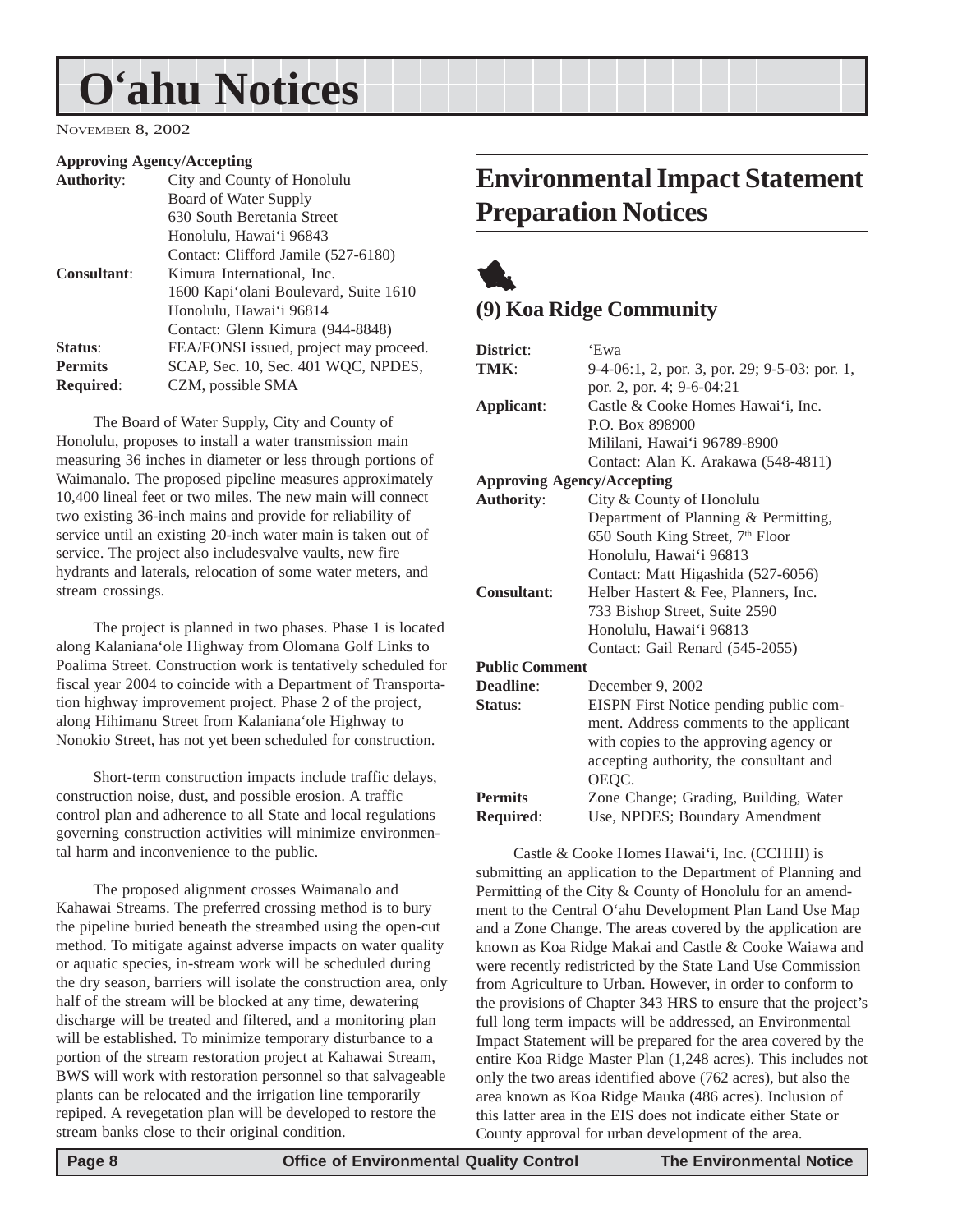## **O'ahu Notices**

NOVEMBER 8, 2002

1

<span id="page-8-0"></span>Koa Ridge is planned as a multi-use community containing a major employment center (the Pacific Health Center), residential units of varying types and densities, supporting commercial uses, schools, parks, recreation centers, churches and other community facilities. Positive impacts emanating from the full development are up to 7,500 residential units meeting the housing needs of 18,000 Oahu residents, nearly 9,000 new permanent jobs (including 4,500 on-site), and millions of dollars in State and County tax revenues. Negative impacts of the project without mitigation include additional traffic congestion, demands on existing infrastructure systems (water, wastewater, drainage, power and solid waste disposal) and public facilities and services, and loss of open space. Mitigation measures to counteract these include major improvements to roadways, intersections and interchanges in the vicinity of the project, off-site infrastructure improvements, and the donation of land and fair-share contributions for designated City and Stateoperated facilities, all paid for by the developer. The valleys and gulches surrounding the project area, most of which are owned by CCHHI, will remain in permanent open space.

## **Previously Published Projects**

#### **Draft Environmental Assessments**

#### **1.** Leeward YMCA

| Applicant:                        | Young Men's Christian Association |
|-----------------------------------|-----------------------------------|
|                                   | (YMCA) of Honolulu                |
|                                   | 1441 Pali Highway                 |
|                                   | Honolulu, Hawai'i 96813           |
|                                   | Contact: Glenn Tsugawa (531-3558) |
| <b>Approving Agency/Accepting</b> |                                   |
| <b>Authority:</b>                 | City and County of Honolulu       |
|                                   | Department of Community Services  |
|                                   | 711 Kapi'olani Blvd., Rm 1422     |
|                                   | Honolulu, Hawai'i 96813           |
|                                   | Contact: Paul Kobata (592-8626)   |
| <b>Public Comment</b>             |                                   |
| <b>Deadline:</b>                  | November 22, 2002                 |



## **Final Environmental Assessments (FONSI)**



### **(1) Lihue Airport Heliport Improvements**

| District:          | Lihue                                      |
|--------------------|--------------------------------------------|
| TMK:               | $3-5-01$ : portion 8                       |
| Applicant:         | Dept. of Transportation, Airports Division |
|                    | 400 Rodgers Boulevard, Suite 700           |
|                    | Honolulu, Hawai'i 96819                    |
|                    | Contact: Roy Sakata (838-8600)             |
|                    | <b>Approving Agency/Accepting</b>          |
| <b>Authority:</b>  | Same as above.                             |
| <b>Consultant:</b> | KFC Airport, Inc.                          |
|                    | 3375 Koapaka Street, Suite F220-48         |
|                    | Honolulu, Hawai'i 96819                    |
|                    | Contact: Dexter Kubota (836-7787)          |
| Status:            | FEA/FONSI issued, project may proceed.     |
| <b>Permits</b>     |                                            |
| <b>Required:</b>   | Building, Grading                          |
|                    |                                            |

The State Department of Transportation, Airports

**1**

Division proposes to make improvements to the Lihue Airport Heliport, located at the Lihue Airport on the island of Kaua'i. The purpose of the proposed project is to provide for more efficient and safer helicopter operations at the Lihue Heliport. Major components of the proposed project are: 1) Construction and preparation of ten lease lots for helicopter operator use, with accompanying employee and public parking; 2) Two relocated take-off/landing areas; 3) Four new helicopter aprons.

The major impact of the project will be the grading of the site for the construction of the proposed improvements. The contractor will adhere to Section 11-60.1-33, HAR, to mitigate dust generated during construction.  $\bullet$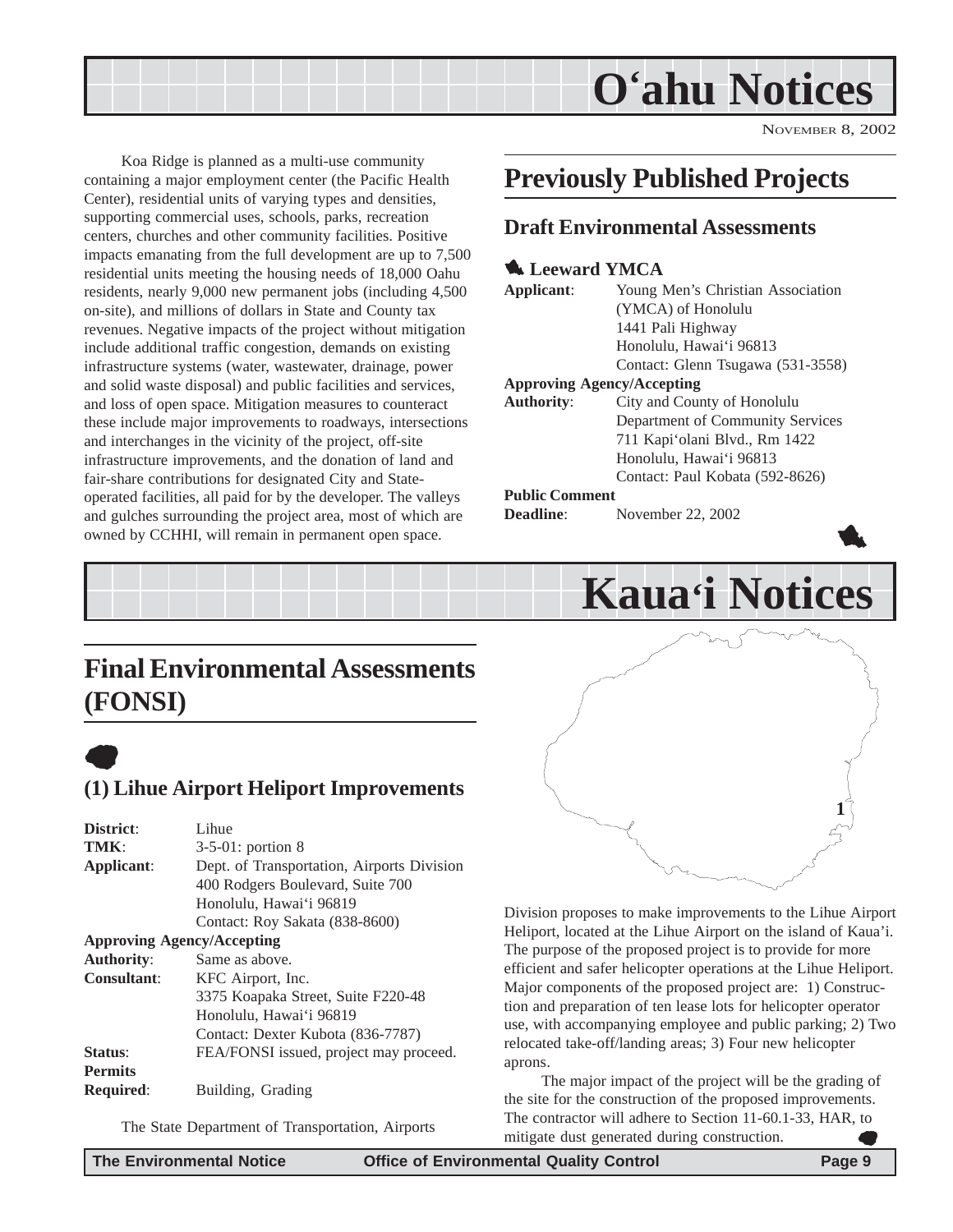## <span id="page-9-0"></span>**Maui Notices**

NOVEMBER 8, 2002

#### **Draft Environmental Assessments**  $\bullet$ **(1) Pu'u Kahana Community Plan Amendment District**: Lahaina **TMK**: 4-3-001:039 **Applicant**: County of Maui, Department of Planning 250 South High Street Wailuku, Hawai'i 96793 Contact: Ann Cua (270-7735) **Approving Agency/Accepting Authority**: Same as above. **Public Comment Deadline**: December 9, 2002 **Status**: DEA First Notice pending public comment. Address comments to the applicant with a copy to OEQC. **Permits** Change in Zoning, Community Plan  $\bullet$ **6 1 2 3 4 5 7**

**Required**: Amendment, SMA

The County of Maui Planning Director proposes to clarify the location of an existing natural drainageway and properly reflect the drainageway as Open Space in the West Maui Community Plan.

The subject property is comprised of 9.99 acres of land, located in Kahana, Maui, Hawai'i. It is traversed by a natural drainageway that was intended to be designated as Open Space by the West Maui Community Plan land use map, while the remainder of the property was designated Single Family.

During early consultation on a proposed development application for the subject property, it became evident that the existing drainageway was not correctly identified on the West Maui Community Plan which was updated in 1996 (Ordinance No. 2476, effective date February 27, 1996). It should be noted that the same alignment was designated on the former Lahaina Community Plan. The intent of the Open Space designation was to identify the existing drainageway.

Based on updated site-specific data and topographical surveys, the Open Space designation is presently situated approximately 250 feet north of where the actual drainageway is located, and should be expanded by approximately 0.55 acres.

## **(2) Waiohonu Bridge Replacement**

| District:                         | Hana                                     |
|-----------------------------------|------------------------------------------|
| TMK:                              | $1-4-12:19$ (por.)                       |
| Applicant:                        | County of Maui, Department of Public     |
|                                   | Works & Waste Management                 |
|                                   | 200 South High Street                    |
|                                   | Wailuku, Hawai'i 96793                   |
|                                   | Contact: Joe Krueger (270-7745)          |
| <b>Approving Agency/Accepting</b> |                                          |
| <b>Authority:</b>                 | Same as above.                           |
| <b>Consultant:</b>                | Sato & Associates, Inc.                  |
|                                   | 2115 Wells Street                        |
|                                   | Wailuku, Hawai'i 96793                   |
|                                   | Contact: Loren Lau (955-4441)            |
| <b>Public Comment</b>             |                                          |
| <b>Deadline:</b>                  | December 9, 2002                         |
| Status:                           | DEA First Notice pending public comment. |
|                                   | Address comments to the applicant with   |
|                                   | copies to the consultant and OEQC.       |
| <b>Permits</b>                    |                                          |
| Required:                         | SMA, Grading, Construction               |

An environmental assessment is being prepared for the proposed reconstruction of the Waiohonu Bridge, located in Hana Maui, originally constructed in 1915. The bridge is a substandard 17-foot wide single lane bridge with 30-inch vertical blausters and concrete railing caps. The reconstruc-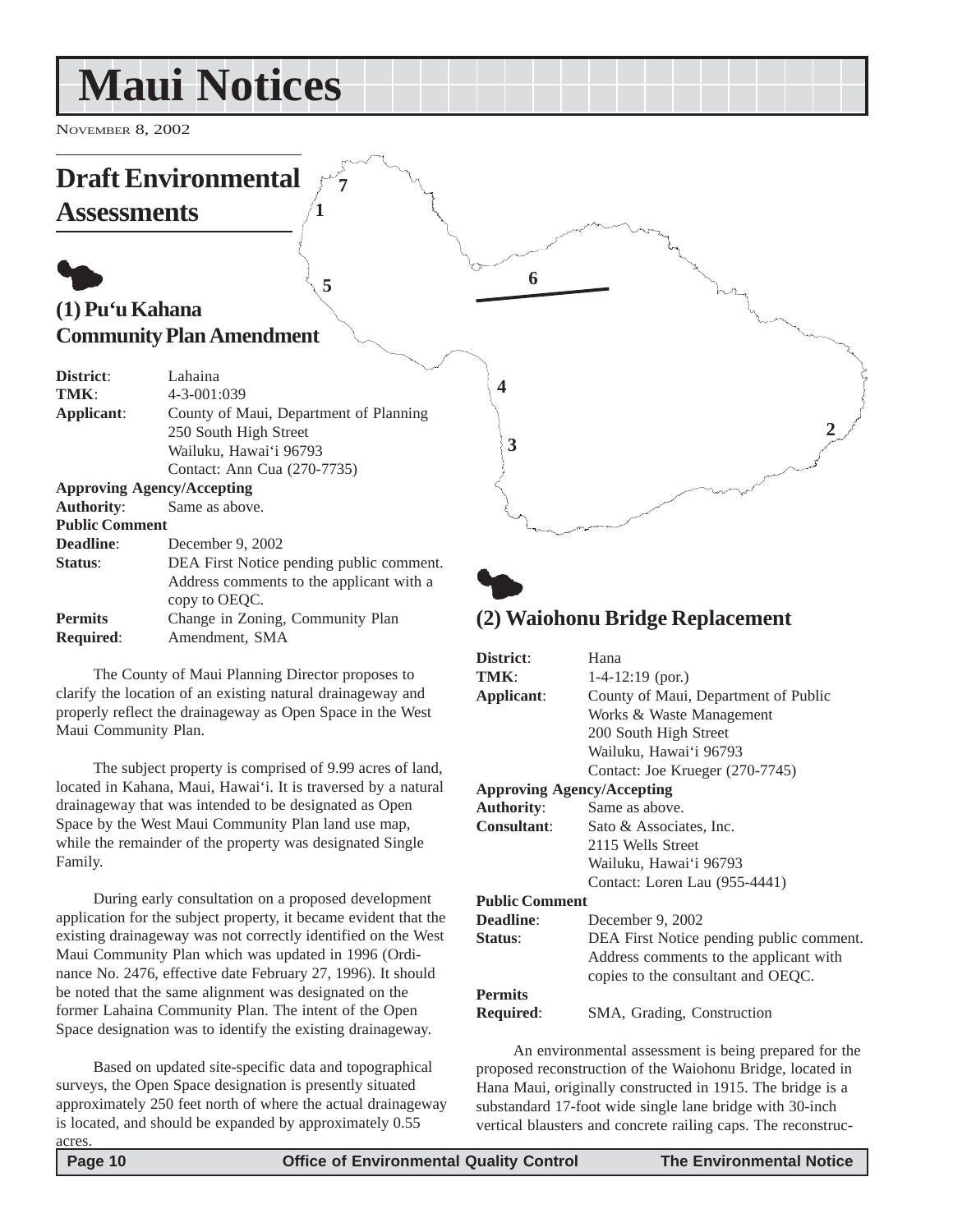<span id="page-10-0"></span>

tion project will preserve the bridge's unique design features while providing a structurally safe passage over the Waiohonu Stream. In keeping with the recommendations presented in the Final Preservation Plan for the County of Maui Within the Hana Highway Historic District, the project will retain the single lane design, the vertical blaustrade-type railings and the concrete railing caps. The reconstructed bridge will be approximately 18 feet wide (16 feet between railings) and 97 feet long. The new railings will be crash-tested designed, modified to resemble the open-blaustrade railing, with concrete railing caps constructed to a height of 32 inches.

During construction, roadway access will be provided by a temporary detour bridge. The temporary bridge structure will be a pre-manufactured, pre-fabricated modular system utilizing standardized prefabricated components. The bridge will be assembled onsite and installed by a cantilevered launching method, in which the assembled bridge is rolled out across the stream gap. The temporary bridge will be one lane approximately 14-feet wide and span approximately 180 feet over the stream.

Construction of the proposed single-lane replacement bridge will be funded using a Federal grant-in-aid obtained by the County through the Highway Bridge Replacement and Rehabilitation Program. Federal Law requires Federal-aid projects to be "designed, constructed, operated, and maintained in accordance with State Laws, regulations, directives, safety standards, design standards and construction standards." (23 U.S.C. 109 p). In Hawaii, this means complying with "A Policy on Geometric Design of Highways and Streets, 2001", otherwise referred to as AASHTO. Because compliance with AASHTO will not allow a single-lane bridge replacement, the County will be seeking a Design Exception under 23 CFR 625.Further, federal funding necessitates the project's compliance with the provisions of Section 106. Preliminary cost estimates for the project indicate a construction cost of \$1.5 million, with an anticipated construction duration of approximately 12 months.



#### **(3) Waipuilani Estates (Supplemental)**

| District:  | Wailuku                                |
|------------|----------------------------------------|
| TMK:       | 3-9-001:009 and Government Roadway Lot |
|            | 2C (Originally from Tax Map Key 3-9-   |
|            | 001:011)                               |
| Applicant: | Betsill Brothers Construction, Inc.    |
|            | 635 Kenolio Road                       |
|            | Kihei, Hawai'i 96753                   |
|            | Contact: Doyle Betsill (879-5375)      |
|            |                                        |

| <b>Approving Agency/Accepting</b> |                                             |
|-----------------------------------|---------------------------------------------|
| <b>Authority:</b>                 | County of Maui, Department of Planning      |
|                                   | 250 South High Street                       |
|                                   | Wailuku, Hawai'i 96793                      |
|                                   | Contact: Julie Higa (270-7814)              |
| <b>Consultant:</b>                | Chris Hart & Partners, Inc.                 |
|                                   | Landscape Architecture and Planning         |
|                                   | 1955 Main Street, Suite 200                 |
|                                   | Wailuku, Hawai'i 96793                      |
|                                   | Contact: Christopher Hart (242-1955)        |
| <b>Public Comment</b>             |                                             |
| Deadline:                         | December 9, 2002                            |
| <b>Status:</b>                    | DEA First Notice pending public comment.    |
|                                   | Address comments to the applicant with      |
|                                   | copies to the approving agency or accepting |
|                                   | authority, the consultant and OEQC.         |
| <b>Permits</b>                    | SMA, Community Plan Amendment,              |
| <b>Required:</b>                  | Grading, Flood Hazard Development,          |
|                                   | <b>Building</b>                             |

This Draft Supplemental Environmental Assessment is being filed in response to a determination by the Department of Planning that a Community Plan Amendment (CPA) from Multi-Family (MF) to Single-Family (SF) is required in order to allow for the subdivision of the proposed Waipuilani Estates property into 96 lots including single-family residences infrastructure, and park space. A Finding of No Significant Impact (FONSI) determination was made by the Department of Planning in December 2001 for the proposed development. However, the original Environmental Assessment did not address the requirement for a Community Plan Amendment, from MF to SF, for approximately 8-acres of the 20-acre property. The Community Plan Amendment is required in order to comply with Title 18 of the Maui County Code relating to subdivisions which requires consistency with the Community Plan. Aside from the Community Plan Amendment, some minor residential architectural changes, and an updated traffic assessment report the proposed project is unchanged. The following is a summary of the proposed development:

Betsill Brothers Construction, Inc., is requesting a Special Management Area (SMA) Permit and Community Plan Amendment (CPA) from Multi-Family to Single-Family in order to allow for the establishment of a 96-lot singlefamily residential subdivision on an approximate 20-acre parcel located in Kihei, Maui, Hawai'i; TMK: (2) 3-9- 001:009. The proposed project requires roadway improvements on County owned property in order to provide vehicular access from Kulanihako'i Road into the subject project. As such, this assessment has been prepared in accordance with Chapter 343, Hawaii Revised Statutes.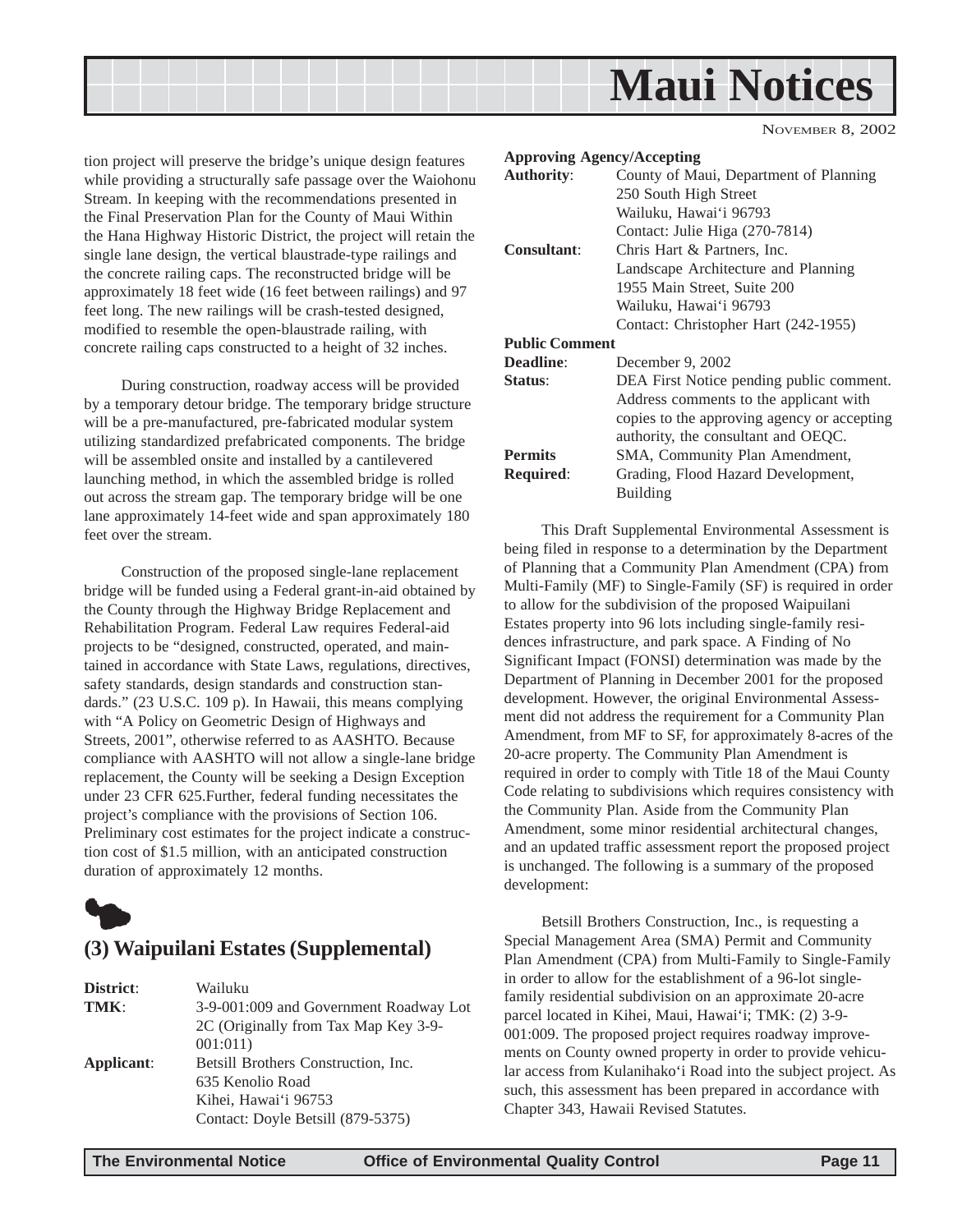## <span id="page-11-0"></span>**Maui Notices**

NOVEMBER 8, 2002

The subject property is situated within the State's Urban District and is County zoned R-3, Residential District. The Community Plan Designation is Residential on 12-acres of the 20-acre parcel and Multi-Family on the remaining 8 acres. The property is currently undeveloped and overgrown with Kiawe trees, shrubs, weeds, and various grasses. The proposed project will be developed in accordance with Maui County Code, Chapter 19.84, "R-0 Zero Lot Line Overlay District" which allows for a maximum of five units per acre and a minimum lot size of 4,000 square feet for each R-0 Lot Line lot within the R-3, Residential District. The proposed house/lot packages are anticipated to be largely affordable for Maui's median income households.

The proposed project will require the provision of both on and off-site infrastructure to support the development. Onsite infrastructure and related improvements will include an internal street network and neighborhood park, as well as, the provision of water, sewer, drainage, electrical, and telephone system improvements. Access will be provided via a County roadway along the south side of Kulanihako'i Road, approximately 800 feet east of South Kihei Road, between the Paradise Gardens (formerly Kiawe Terrace Apartments) and the Trinity by the Sea Church. A second roadway entrance and exit is proposed along South Kihei Road. This roadway will be restricted to right turns in and out in order to minimize the project's impact on traffic flow along South Kihei Road.

The Draft Supplemental Environmental Assessment concludes that the project will not result in significant environmental impacts to surrounding properties, nearshore waters, natural resources, or archaeological and historic resources on the site or in the immediate area. Public infrastructureand services including roadways, sewer and water systems, medical facilities, police and fire protection, parks, and schools, are, or will be adequate to serve the project and will therefore not be significantly impacted by the project. The proposed project will not impact public view corridors and will not produce significant adverse impact upon the visual character of the site and its immediate environs.

In light of the foregoing, the proposed project should not result in significant environmental impacts to the environment and a Finding of No Significant Impact (FONSI) is anticipated.

## **Final Environmental Assessments/Findings of No Significant Impacts (FONSI)**



### **(4) Kihei Bikeway at Pi'ilani North**

| District:                         | Kihei                                  |
|-----------------------------------|----------------------------------------|
| TMK:                              | $2-2-24$ : Por. 24 and 25              |
| Applicant:                        | County of Maui, Department of Public   |
|                                   | Works and Waste Management             |
|                                   | 200 South High Street                  |
|                                   | Wailuku, Hawai'i 96793                 |
|                                   | Contact: Joe Krueger (270-7745)        |
| <b>Approving Agency/Accepting</b> |                                        |
| <b>Authority:</b>                 | Same as above.                         |
| <b>Consultant:</b>                | Warren S. Unemori Engineering, Inc.    |
|                                   | 2145 Wells Street, Suite 403           |
|                                   | Wailuku, Hawai'i 96793                 |
|                                   | Contact: Alan Unemori (242-4403)       |
| Status:                           | FEA/FONSI issued, project may proceed. |
| <b>Permits</b>                    | NPDES, Grading, Building, County       |
| <b>Required:</b>                  | Right-of-Way, Reclaimed Water Service  |

The County of Maui, Department of Public Works and Waste Management (DPWWM), proposes to construct bike and pedestrian path improvements for the Kihei Bikeway at Pi'ilani North (from East Waipuilani Street Extension to Lipoa Street) in Kihei, Maui, Hawai'i.

The proposed approximately 3,000+ ft long alignment is oriented in a north-south direction, parallel to and west of Pi'ilani Highway. It intersects several existing and proposed east-west roadways linking Pi'ilani Highway with the primary coastal roadway, South Kihei Road.

Regional transportation in this area of Kihei is provided primarily by vehicles traveling along South Kihei Road, a heavily-congested, primarily two-lane, two-way road (with some segments widened to a four-lane, two-way road) that generally follows the coastline. Parallel to and east (mauka) of South Kihei Road is Pi'ilani Highway, a two-lane, two-way highway. The existing roadway network in this area relies on South Kihei Road as the primary arterial. Thus motorists traveling along South Kihei Road routinely encounter heavy traffic, compounded by insufficient connector roads between Pi'ilani Highway and South Kihei Road.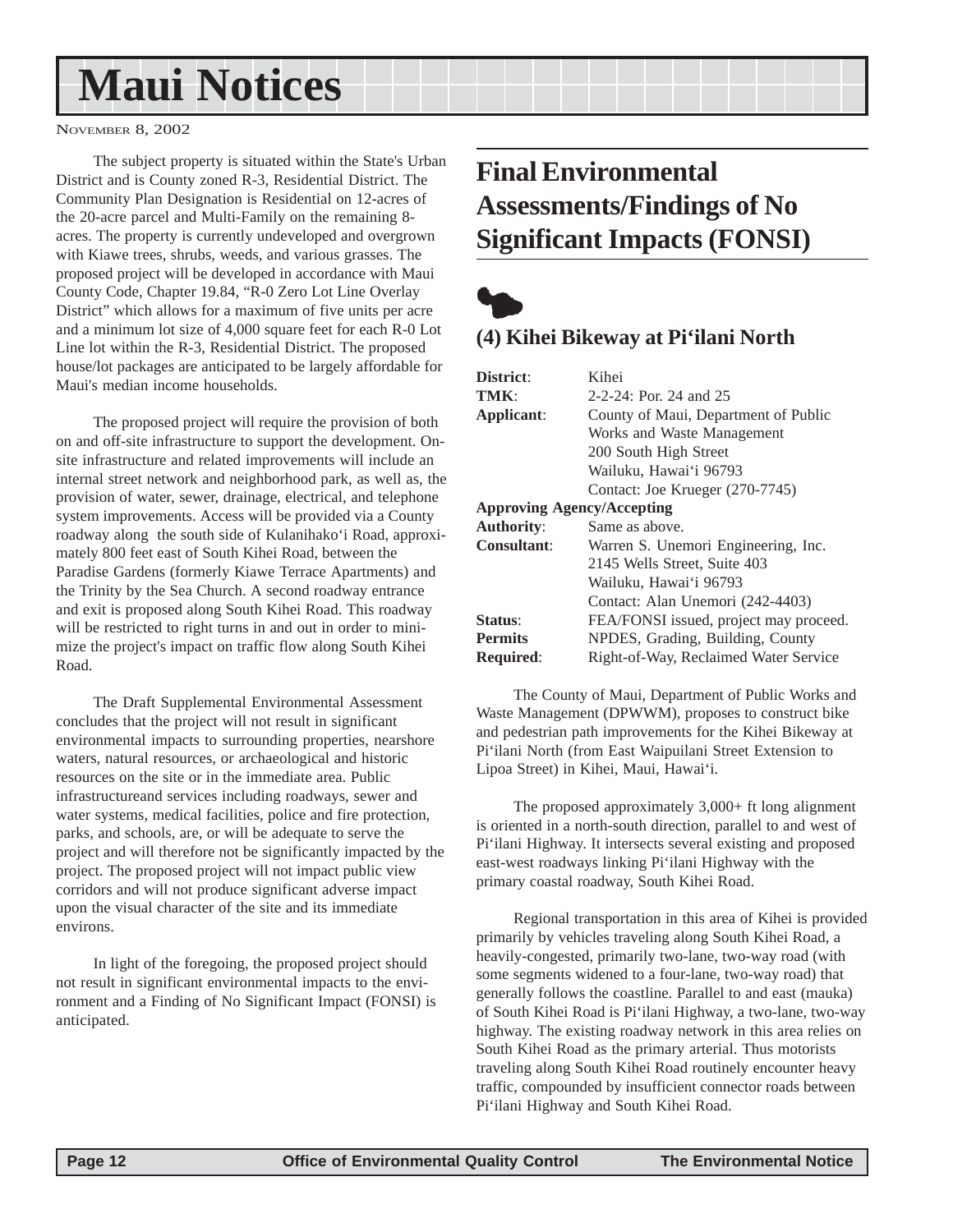<span id="page-12-0"></span>

The proposed Bikeway will relieve local traffic congestion, in addition to providing recreational opportunities along a landscaped and irrigated greenway. In the context of this relatively urbanized environment, the proposed project is considered one of the key elements in the transportation objectives of the 1998 Kihei-Makena Community Plan for the County of Maui.

Anticipated improvements include: (1) Typically, a single 12 ft. wideasphalt-paved bike and pedestrian path; (2) Landscaping consisting of trees and ground cover and supporting irrigation (to be supplied by reclaimed wastewater). A 12" irrigation main will be extended from the existing 12" reclaimed water transmission line; (3) Basic appurtenances (e.g., striping, signing, traffic control features, etc.); (4) Basic amenities (e.g., benches, etc.); (5) Basic lighting (e.g., post-mounted overhead lighting at intervals of approximately 80 ft. o.c.).



### **(5) Lower Honoapi'ilani Road Improvements (Ho'ohui Road to Napilihau Street)**

| District:          | Lahaina                                    |
|--------------------|--------------------------------------------|
| TMK:               | 4-3-03, 4-3-05, 4-3-10, 4-3-15, 4-3-05:27, |
|                    | 4-3-10:por. 09                             |
| Applicant:         | County of Maui, Department of Public       |
|                    | Works & Waste Management                   |
|                    | 200 South High Street                      |
|                    | Wailuku, Hawai'i 96793                     |
|                    | Contact: Joe Krueger (270-7434)            |
|                    | <b>Approving Agency/Accepting</b>          |
| <b>Authority:</b>  | Same as above.                             |
| <b>Consultant:</b> | Munekiyo, Arakawa & Hiraga, Inc.           |
|                    | 305 High Street, Suite 104                 |
|                    | Wailuku, Hawai'i 96793                     |
|                    | Contact: Michael Munekiyo (244-2015)       |
| Status:            | FEA/FONSI issued, project may proceed.     |
| <b>Permits</b>     | SMA, SSV, Sec. 401 WQC, NPDES, SCAP,       |
| <b>Required:</b>   | CZM Consistency, Noise, Construction       |
|                    |                                            |

The County of Maui, Department of Public Works and Waste Management proposes to improve a 1.4-mile segment of Lower Honoapi'ilani Road from Hoohui Road to Napilihau Street in the Lahaina District on the island of Maui.

The primary elements of the proposed roadway improvements project include the following: (1) Widening the existing paved roadway surface to provide for 2 travel lanes with a makai lane width of 11 feet and a mauka lane width of 12 feet. The typical roadway section will include a 6-foot

wide paved drainage swale outside the makai travel lane and a concrete curb and sidewalk outside the mauka travel lane. Based on right-of-way and design parameters, the sidewalk will vary in width. The widened roadway segment at the new Kahananui Bridge will not include the paved swale; (2) Demolishing and reconstructing the existing Kahananui Bridge at Kahana Stream to accommodate the widened roadway section; (3) Installing new drainlines and constructing 2 new drainage outlets and repairing 3 existing outlets; (4) Replacing the roadway's existing asphalt concrete pavement with new pavement; (5) Relocating existing sewerlines, waterlines, fire hydrants, and overhead utility poles and lines, as necessary; (6) Constructing crosswalks and curb ramps, as necessary, and in accordance with the standards of the Americans with Disabilities Act; (7) Providing driveway connections for properties adjoining the right-ofway.

The proposed project involves a County roadway and is estimated to cost approximately \$4.0 million. Construction of the project is anticipated to last about nine months.

## **Final Environmental Impact Statements**



### **(6) East Maui Water Development Plan (Supplemental)**

| <b>Districts:</b>                 | Makawao, Wailuku                             |
|-----------------------------------|----------------------------------------------|
| TMK:                              | 2-5-3 to 2-5-5; 2-7-3 to 2-7-20; 3-8-1 to 3- |
|                                   | 8-71                                         |
| Applicant:                        | County of Maui                               |
|                                   | Department of Water Supply                   |
|                                   | P.O. Box 1109                                |
|                                   | Wailuku, Hawai'i 96793                       |
|                                   | Contact: David Craddick (270-7816)           |
| <b>Approving Agency/Accepting</b> |                                              |
| <b>Authority:</b>                 | County of Maui                               |
|                                   | Board of Water Supply                        |
|                                   | P.O. Box 1109                                |
|                                   | Wailuku, Hawai'i 96793                       |
| <b>Consultant:</b>                | Mink $\&$ Yuen                               |
|                                   | 1670 Kalakaua Avenue, Suite 605              |
|                                   | Honolulu, Hawai'i 96826                      |
|                                   | Contact: George Yuen (943-1822)              |
| Status:                           | <b>FEIS</b> accepted by the County of Maui,  |
|                                   | <b>Department of Water Supply on October</b> |
|                                   | 15, 2002.                                    |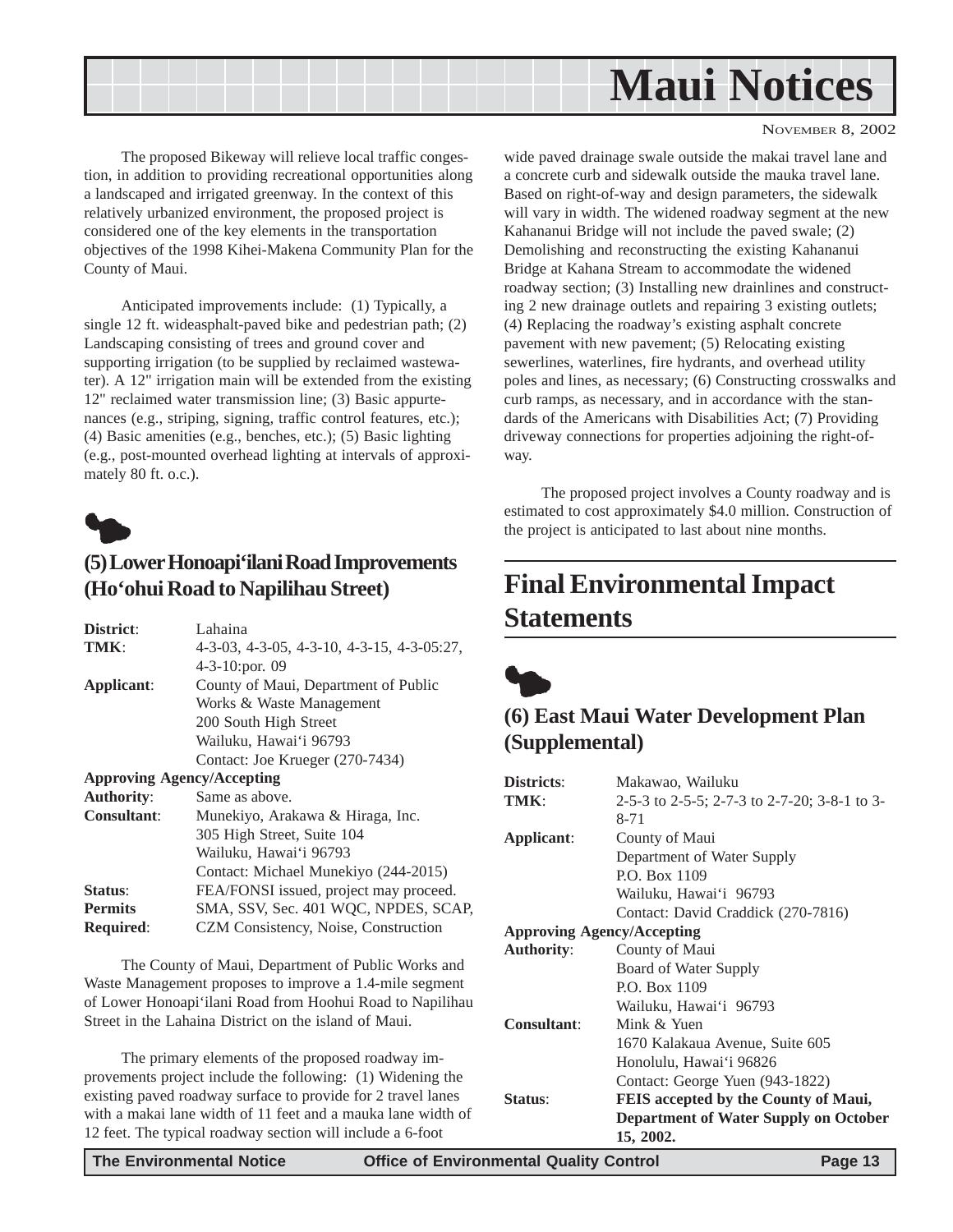## <span id="page-13-0"></span>**Maui Notices**

NOVEMBER 8, 2002

## **Permits**

**Required**: None

In 1992, the Maui County Board of Water Supply accepted an EIS prepared for the proposed East Maui Water Development project. In essence, the project provides for the development of an average of 10 mgd of potable water in east Maui for transmission to Central Maui. The EIS was challenged by community groups and individuals charging that it was inadequate. In 1994, a circuit court in Maui issued an order to the Maui County Water Department to prepare a supplemental EIS to address specifically the issues of the effects on stream flows due to pumping from the proposed wells and the significance of water contamination. Other matters not specified in the Court order but were made known through correspondence and checking of records were water rights, in-stream flow values, alternative measures, effects of pumping on the marine environment, and the relocation of wells to preclude contamination. All of the issues are addressed in the SEIS with mitigative or explanatory discussions.



### **(7) Kapalua Mauka Resort Expansion**

| District:          | Lahaina                                       |
|--------------------|-----------------------------------------------|
| TMK:               | 4-2-01:1 (por.); 4-2-05:50 (por.); 4-2-05:51; |
|                    | 4-3-01:6 (por.); 4-3-01:7 (por.); and 4-3-    |
|                    | $01:8$ (por.).                                |
| Applicant:         | Maui Land and Pineapple Company, Inc.         |
|                    | <b>P.O. Box 187</b>                           |
|                    | Kahului, Hawai'i 96732                        |
|                    | Contact: Robert M. McNatt (877-3351)          |
|                    | <b>Approving Agency/Accepting</b>             |
| <b>Authority:</b>  | County of Maui, Planning Department           |
|                    | 250 South High Street                         |
|                    | Wailuku, Hawai'i 96793                        |
|                    | Contact: Ann Cua (270-7735)                   |
| <b>Consultant:</b> | PBR Hawaii                                    |
|                    | 1001 Bishop Street, Pacific Tower, Ste. 650   |
|                    | Honolulu, Hawai'i 96813                       |
|                    | Contact: Tom Schnell (521-5631)               |
| Status:            | <b>FEIS</b> accepted by the County of Maui,   |
|                    | Department of Planning on October 25,         |
|                    | 2002.                                         |
| <b>Permits</b>     | Community Plan Amendment; State Land          |
| <b>Required:</b>   | Use District Boundary Amendment; Change       |
|                    | in Zoning; Grading; Building; NPDES           |

Kapalua Mauka is the long-planned expansion of the KapaluaResort around the Village Golf Course mauka of

Honoapiilani Highway in the Kapalua region of West Maui. This area is already designated as "Project District 2" in the County of Maui's *West Maui Community Plan*. The Project District designation allows for a flexible and creative planning approach for quality developments.

Originally envisioned in the *West Maui Community Plan* as a 450-acre, 750 residential unit community, the proposed master plan decreases the number of housing units to 690 while expanding the area of Project District 2 to approximately 925 acres. The reduction in the number of units and the increase in area allows for lower overall project density and also provides for rural residential uses as a transition to the adjacent agricultural and open space areas.

Over a projected 20-year build out period, the proposed Kapalua Mauka community will provide additional residential opportunities at the Kapalua Resort and may also include an expansion of the existing Village Golf Course. The masterplanned community will have a variety of residential housing types, including multifamily dwellings and single-family homesites ranging in size from less than 10,000 square feet to over one acre.

Environmental impacts include changes to the land use character of the region, the visual appearance of the site from pineapple field to homesites, impacts from traffic, increases in solid waste generated, increases in electrical power consumed, and short-term impacts to air quality and noise levels due to construction.

Kapalua Mauka community, however, should proceed because of the substantial positive impacts, including: 1) responsible stewardship of the land; 2) substantial conformance with the West Maui Community Plan; 3) the wages, taxes, and overall positive economic impacts of the community.

## **Previously Published Projects Pending Public Comments**

#### **Draft Environmental Assessments**

#### 3 **Kaiser Clinic Improvements**

**Applicant**: R Hartman Architect LLC 200 Kalepa Place, Suite 201 Kahului, Hawai'i 96732 Contact: Robert Hartman (873-8575)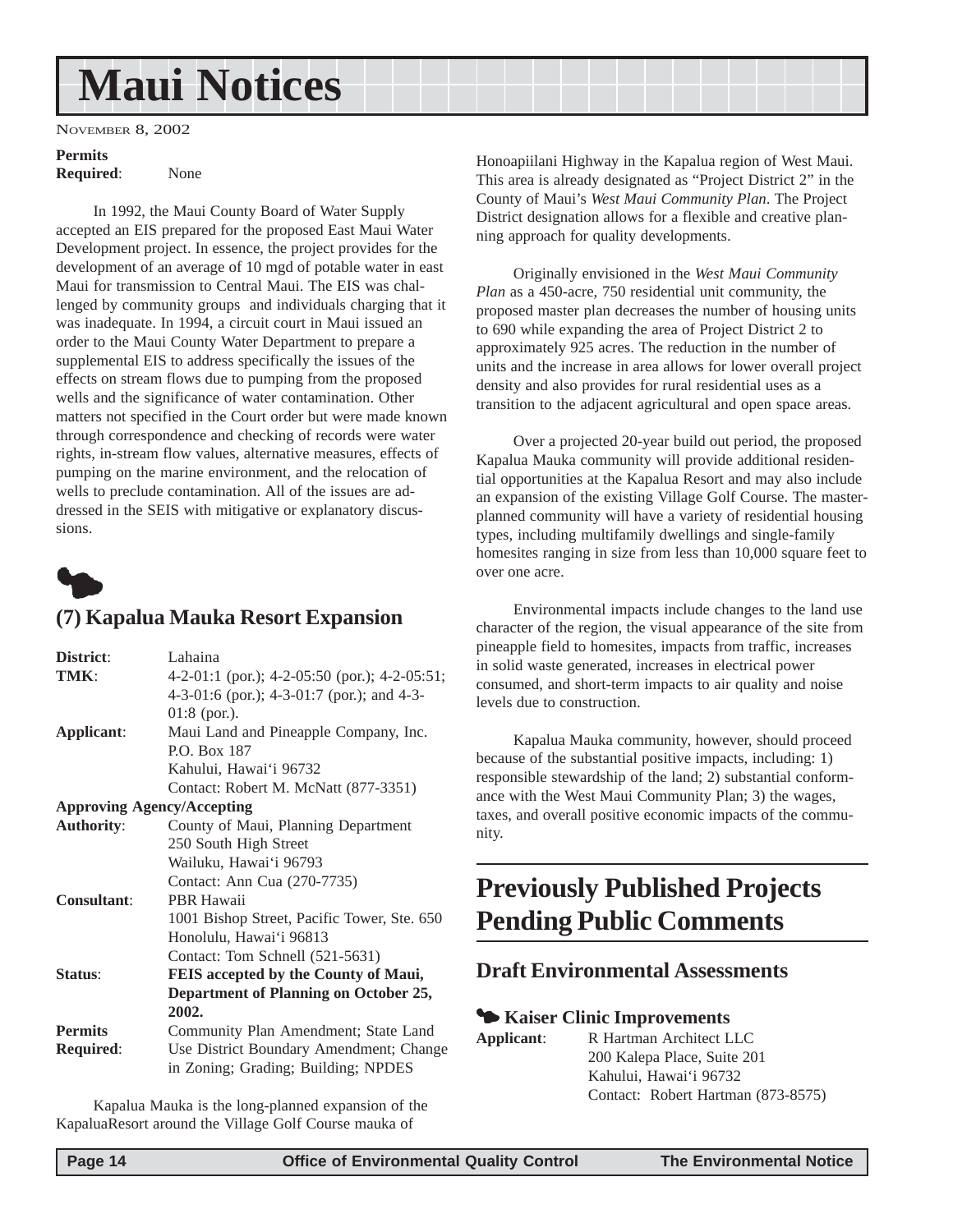<span id="page-14-0"></span>

#### **Approving Agency/Accepting**

**Authority**: County of Maui Planning Department 250 South High Street Wailuku, Hawai'i 96793 Contact: Robyn Loudermilk (270-7735) **Public Comment**

**Deadline**: November 22, 2002

#### $\blacktriangleright$  Maluhia Exploratory Well

**Applicant**: County of Maui Department of Water Supply 200 South High Street Wailuku, Hawai'i 96793 Contact: David Craddick (270-7816) **Approving Agency/Accepting Authority**: Same as above. **Public Comment Deadline**: November 22, 2002

#### 3 **Pa'ia Main Post Office and Adjacent Country Town Business/Parking Area Entitlements Requests**

**Applicant**: A&B Properties, Inc. 33 Lono Avenue, Suite 400 Kahului, Hawai'i 96732 Contact: Hideo Kawahara (877-5523)

#### **Approving Agency/Accepting**

**Authority**: County of Maui, Department of Planning 250 South High Street Wailuku, Hawai'i 96793 Contact: Robyn Loudermilk (270-7735)

#### **Public Comment**

**Deadline**: November 22, 2002

#### **Environmental Impact Statement Preparation Notices (EISPN)**

#### 3 **Maui Ocean Club Sequel**

**Applicant**: Marriott Vacation Club International Construction and Development Hawai'i Regional Office 1001 Kamokila Blvd, Suite 202 Kapolei, Hawai'i 96707 Contact: Steve Busch (742-8850) **Approving Agency/Accepting Authority**: County of Maui Planning Department 250 South High Street Wailuku, Hawai'i 96793 Contact: Joe Alueta (270-7735)

#### **Public Comment**

**Deadline**: November 22, 2002



 $\bullet$ 



## **Previously Published Projects Pending Public Comments**

#### **Draft Environmental Assessments**

#### 4 **Lana'i Police Station**

**Applicant**: County of Maui Police Department 55 Mahalani Street Wailuku, Hawai'i 96793 Contact: Captain Glenn Miyahira (244- 6400) **Approving Agency/Accepting Authority**: Same as above.

**Public Comment Deadline**: November 22, 2002

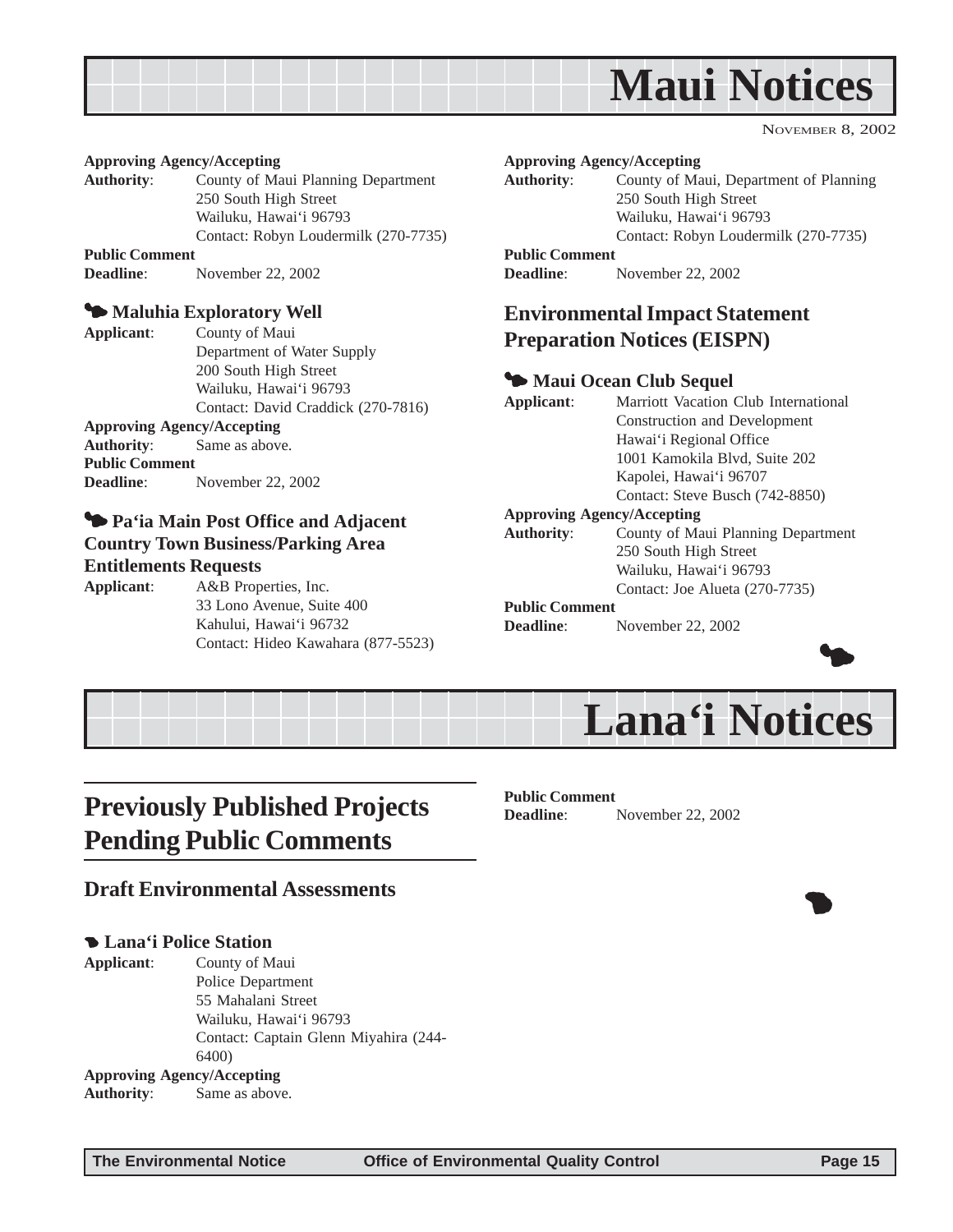## <span id="page-15-0"></span>**Hawai'i Notices**

NOVEMBER 8, 2002

## **Draft Environmental Assessments**

## $\blacktriangleright$ **(1) Hilo International Airport**

| District:                         | Hilo                                 |
|-----------------------------------|--------------------------------------|
| TMK:                              | $2-1-12$ : por.of 9                  |
| Applicant:                        | Department of Transportation         |
|                                   | <b>Airports Division</b>             |
|                                   | 400 Rodgers Blvd. Suite 700          |
|                                   | Honolulu, Hawai'i 96819              |
|                                   | Contact: Roy Sakata (838-8600)       |
| <b>Approving Agency/Accepting</b> |                                      |
| <b>Authority:</b>                 | Same as above.                       |
| Consultant:                       | Wilson Okamoto & Associates          |
|                                   | 1907 S. Beretania St., Suite 400     |
|                                   | Honolulu, Hawai'i 96826              |
|                                   | Contact: Rodney Funakoshi (946-2277) |
| <b>Public Comment</b>             |                                      |
| <b>Deadline:</b>                  | December 9, 2002                     |

| Status:          | DEA First Notice pending public comment. |
|------------------|------------------------------------------|
|                  | Address comments to the applicant with   |
|                  | copies to the consultant and OEOC.       |
| <b>Permits</b>   |                                          |
| <b>Required:</b> | NPDES, Erosion Control Plan              |

The State Department of Transportation, Airports Division proposes to construct various improvements at the Hilo International Airport, located on the island of Hawaii. The purpose of the proposed project is to provide for development that will satisfy forecast aviation demand in a financially feasible manner while addressing environmental and socioeconomic issues and concerns. Major components of the proposed project are:

\* Development of a new hold cargo facility northwest of the main passenger terminal complex, including associated roadway, vehicular parking, infrastructure, and aircraft parking apron improvements;

\* Relocation of helicopter operations to the southwest corner of the Airport, including the development of lease lots, operational areas, and infrastructure;

\* General aviation facilities, including an aircraft parking apron, a new T-hangar, wash rack, aircraft tiedowns, and lease lots in the Old Terminal Area;

\* Expansion of public and employee parking areas;



\* Expansion of the DOT-A maintenance baseyard;

\* Noise mitigation projects;

\* Acquisition of small parcels of land and an avigation easement to meet minimum Federal Aviation Administration requirements.

It is anticipated that the major impact will be the construction activity associated with the proposed project resulting in negligible short-term impacts to noise, airquality, and traffic in the immediate vicinity. The contractor will adhere to Section 11-60.1-33, HAR, to mitigate dust generated during construction.

## $\blacktriangleright$

## **(2) Kamehameha Investment Corporation Multi-Family Residential Units**

| North Kona                          |
|-------------------------------------|
| 7-8-010: por. 35, por. 93           |
| Kamehameha Investment Corporation   |
| $c$ /o Steven S.C. Lim $(935-6644)$ |
| Carlsmith Ball LLP                  |
| 121 Waianuenue Avenue               |
| Hilo, Hawai'i 96720                 |
|                                     |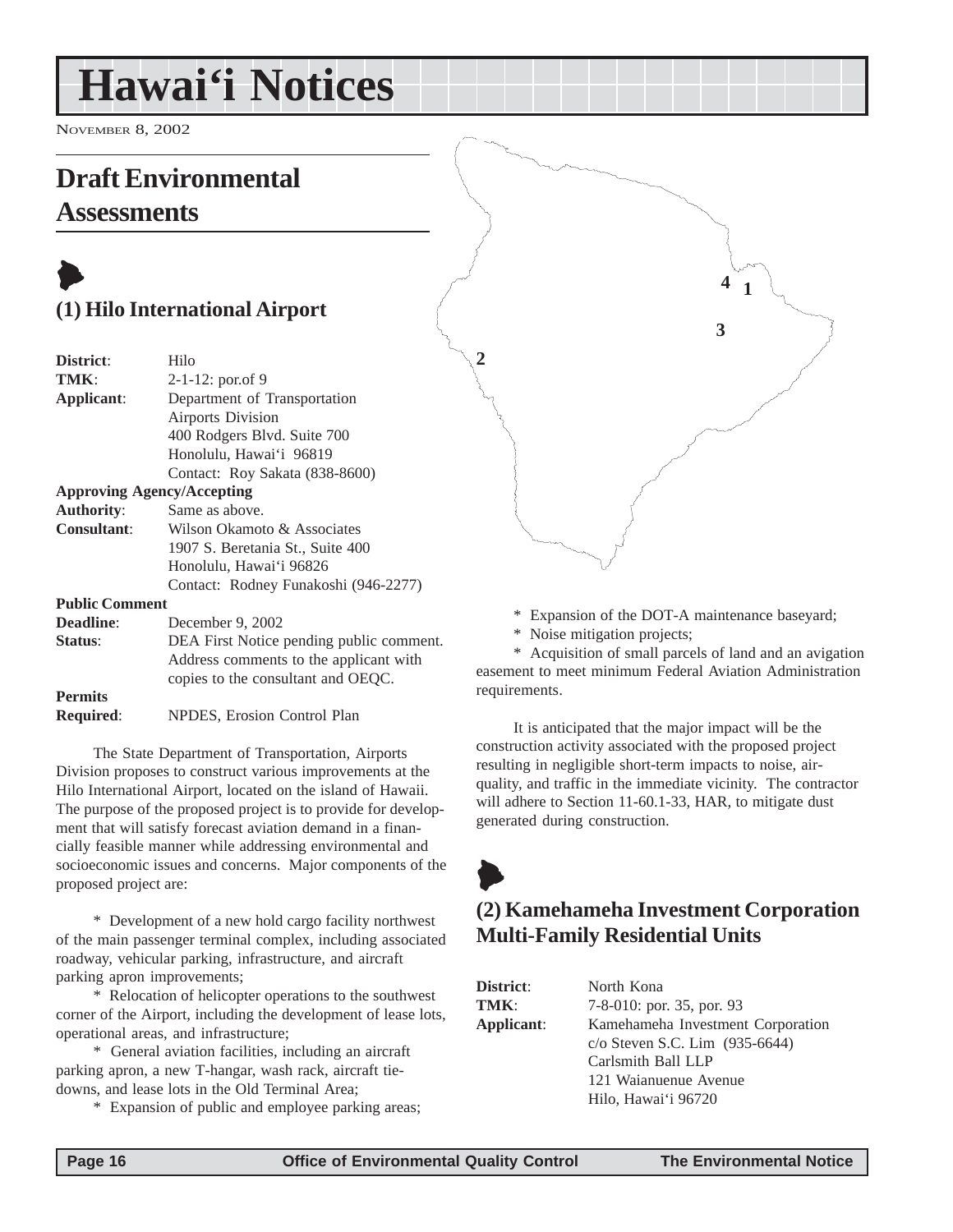<span id="page-16-0"></span>

| <b>Approving Agency/Accepting</b> |                                             | Applicant:         | County of Hawai'i                               |
|-----------------------------------|---------------------------------------------|--------------------|-------------------------------------------------|
| <b>Authority:</b>                 | County of Hawai'i, Department of Planning   |                    | Department of Water Supply                      |
|                                   | 101 Pauahi Street, Suite 3                  |                    | 345 Kekuanaoa Street, Suite 20                  |
|                                   | Hilo, Hawai'i 96720                         |                    | Hilo, Hawai'i 96720                             |
|                                   | Contact: Norman Hayashi (961-8288)          |                    | Contact: Bruce McClure (961-8070 x 255)         |
| <b>Consultant:</b>                | Carlsmith Ball LLP                          |                    | <b>Approving Agency/Accepting</b>               |
|                                   | 121 Waianuenue Avenue                       | <b>Authority:</b>  | Same as above.                                  |
|                                   | Hilo, Hawai'i 96720                         | <b>Consultant:</b> | Waimea Water Services, Inc.                     |
|                                   | Contact: Steven Lim (935-6644)              |                    | P.O. Box 326                                    |
| <b>Public Comment</b>             |                                             |                    | Kamuela, Hawai'i 96743                          |
| <b>Deadline:</b>                  | December 9, 2002                            |                    | Contact: John Stubbart (885-5941)               |
| Status:                           | DEA First Notice pending public comment.    | Status:            | FEA/FONSI issued, project may proceed.          |
|                                   | Address comments to the applicant with      | <b>Permits</b>     |                                                 |
|                                   | copies to the approving agency or accepting | <b>Required:</b>   | State well permit                               |
|                                   | authority, the consultant and OEQC.         |                    |                                                 |
| <b>Permits</b>                    |                                             |                    | The Department of Water Supply (DWS), County of |

**Required**: SMA Kamehameha Investment Corporation (KIC) seeks a Special Management Area Use Permit to allow for the development of up to 200 multiple-family residential units and related improvements on approximately 14.47 acres of land [13.129-acre portion of Parcel 93 (KIC Area 14A-1) and a 1.341-acre portion of Parcel 35 (KIC Area 14B-1)] located at the corner of Ali'i Drive and the Kahului-Keauhou Parkway at Kahalu'u and Keauhou 1st, North Kona, Hawai'i. The project area is within the County's Special Management Area which extends from the coastline to the makai boundary of the Kuakini Highway right-of-way. The project site, which will be developed to comply with all requirements of the acknowledged mitigation plan approved by the State Historic Preservation Division, is located entirely within the Kahalu'u Historic District (Site 10-37-4150; a district with multiple sites) which was included in the National Register of Historic

## **Final Environmental Assessments/Findings of No Significant Impacts (FONSI)**

was removed from the State Register in March, 1980.

Places on December 27, 1974. The Kahalu'u Historic District



**District**: Puna

**TMK**: 1-8-001: 050

The Department of Water Supply (DWS), County of Hawai'i, proposes to drill an exploratory deep well in Mountain View in the Puna District of the Big Island of Hawai'i. If the exploratory well proves to be productive, it will be outfitted to a production well to provide a new source to the existing system of the town of Mountain View and to explore the high level groundwater.

The well will be located near the existing water tank. The ground elevation will be 1,370 feet. The groundwater could stand at about elevation 500 feet. The well diameter will be 22" with a 16" casing. Access to the site will be from the highway.

The few negative impact which have been identified in the Draft Environmental Assessment should be adequately minimized by the suggested mitigative measures. In accordance with Chapter 343, *Hawaii Revised Statutes*, it has been determined that an Environmental Impact Statement is not required for the proposed Ola'a #6 Exploratory Well project; and therefore, a Finding of No Significant Impact has been issued.

## $\blacklozenge$

### **(4) USDA Pacific Basin Agricultural Research Center**

| District:  | Hilo                                       |
|------------|--------------------------------------------|
| TMK:       | $2-4-1$ : portion of 122                   |
| Applicant: | U.S. Department of Agriculture             |
|            | Pacific Basin Agricultural Research Center |
|            | P.O. Box 4459                              |
|            | Hilo, Hawai'i 96720                        |
|            | Contact: Dr. Paul Moore (932-2100)         |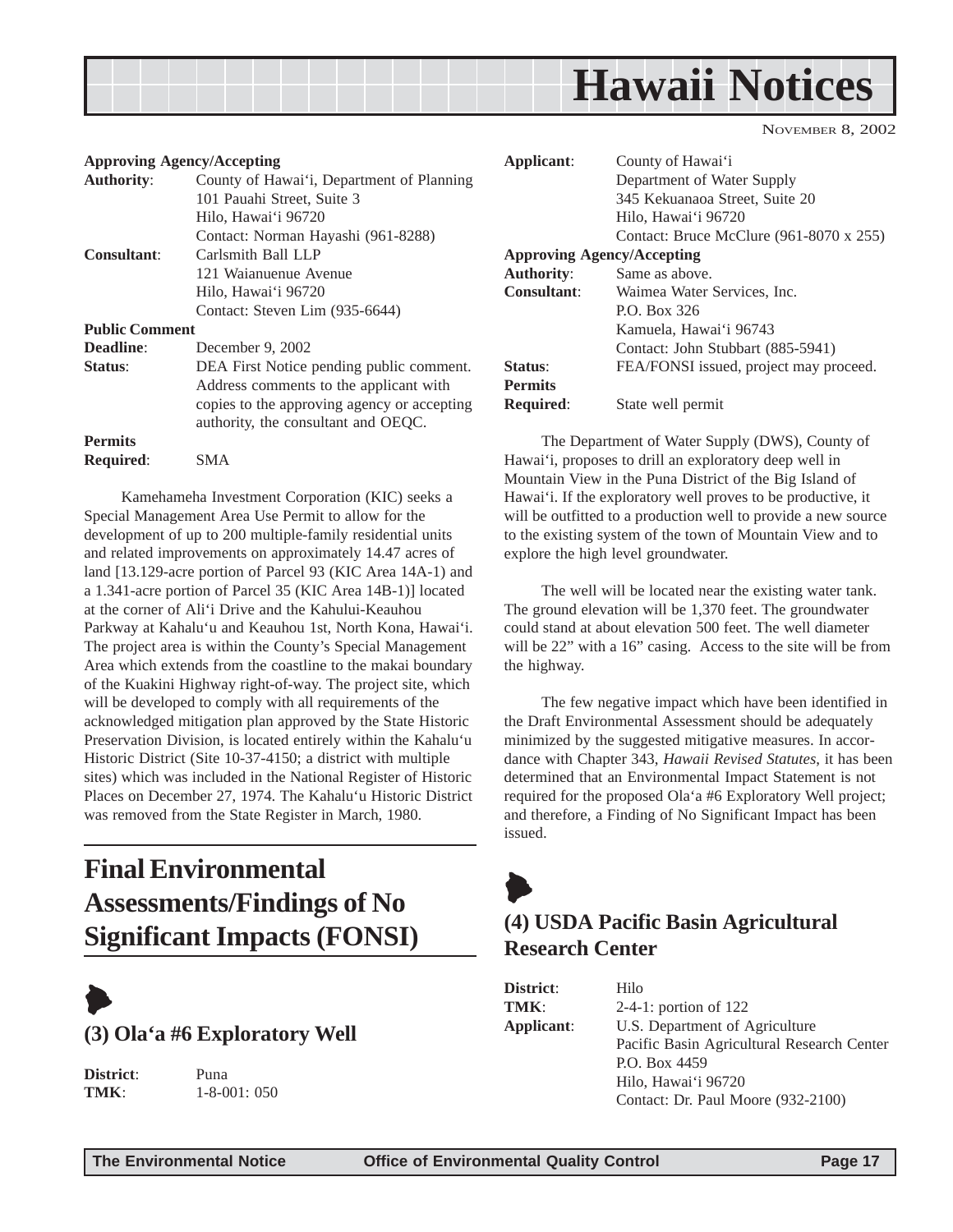## <span id="page-17-0"></span>**Hawaii Notices**

NOVEMBER 8, 2002

#### **Approving Agency/Accepting**

| Department of Land and Natural Resources |
|------------------------------------------|
| 1151 Punchbowl Street                    |
| Honolulu, Hawai'i 96813                  |
| Contact: Gary Martin (587-0421)          |
| SSFM International, Inc.                 |
| 501 Sumner Street, Suite 502             |
| Honolulu, Hawai'i 96817                  |
| Contact: Ronald Sato (531-1308)          |
| FEA/FONSI issued, project may proceed.   |
|                                          |
| NPDES, Grubbing & Grading, Building      |
|                                          |

The U.S. Department of Agriculture (USDA), Agricultural Research Service's (ARS) Pacific Basin Agricultural Research Center (PBARC) is proposing development of a new research facility in the Hilo district of the Island of Hawai'i. This new research center will include state-of-the-art facilities allowing the PBARC to consolidate most of their existing research activities at this new site. In addition, the USDA, Forest Service, Pacific Southwest Research Station's Institute of Pacific Islands Forestry (IPIF) will also be developing a new facility for its existing research and technical assistance activities on the site.

This project would be developed on a 30-acre parcel situated along Komohana Street west of the University of Hawai'i at Hilo. The PBARC complex would be developed on approximately 25 acres of this 30-acre property while the IPIF facility would be developed on the remaining approximately 5 acres.

The need for these new facilities are due to several issues: 1) several existing research facilities have deteriorating building conditions which need repair or replacement; 2) many facilities lack sufficient space to accommodate existing and future staff demands; 3) permanent and consolidated facilities are needed to allow these agencies to better plan, fund, and staff projects and improve efficiency of operations; and 4) modernized facilities are neededto sustain current and future research efforts that support the State's growing diversified agriculture industry.

The PBARC complex is planned to have about 122,575 square feet of floor area comprised of four main components which are: 1) Administration Complex, 2) Laboratory Facilities, 3) Insectary and Greenhouse Complex, and 4) Central Utilities Plant. The IPIF complex would have about 30,200 square feet of floor area consisting of three primary components which are: 1) a main Office/Laboratory Building, 2) Field Support Building, and 3) Head House and Shade Houses.

## **Previously Published Projects Pending Public Comments**

#### **Draft Environmental Assessments**

#### 6 **Alkire Subdivision at Waipunaula**

| Applicant:            | Dennis Alkire                       |
|-----------------------|-------------------------------------|
|                       | P.O. Box 561                        |
|                       | Lihue, Hawai'i 96766                |
|                       | Contact: c/o Greg Mooers (885-6839) |
|                       | <b>Approving Agency/Accepting</b>   |
| <b>Authority:</b>     | County of Hawai'i                   |
|                       | <b>Planning Department</b>          |
|                       | 101 Pauahi Street                   |
|                       | Hilo, Hawai'i 96720                 |
|                       | Contact: Norman Hayashi (961-8288)  |
| <b>Public Comment</b> |                                     |

| <b>Deadline:</b> | November 22, 2002 |  |  |
|------------------|-------------------|--|--|
|------------------|-------------------|--|--|

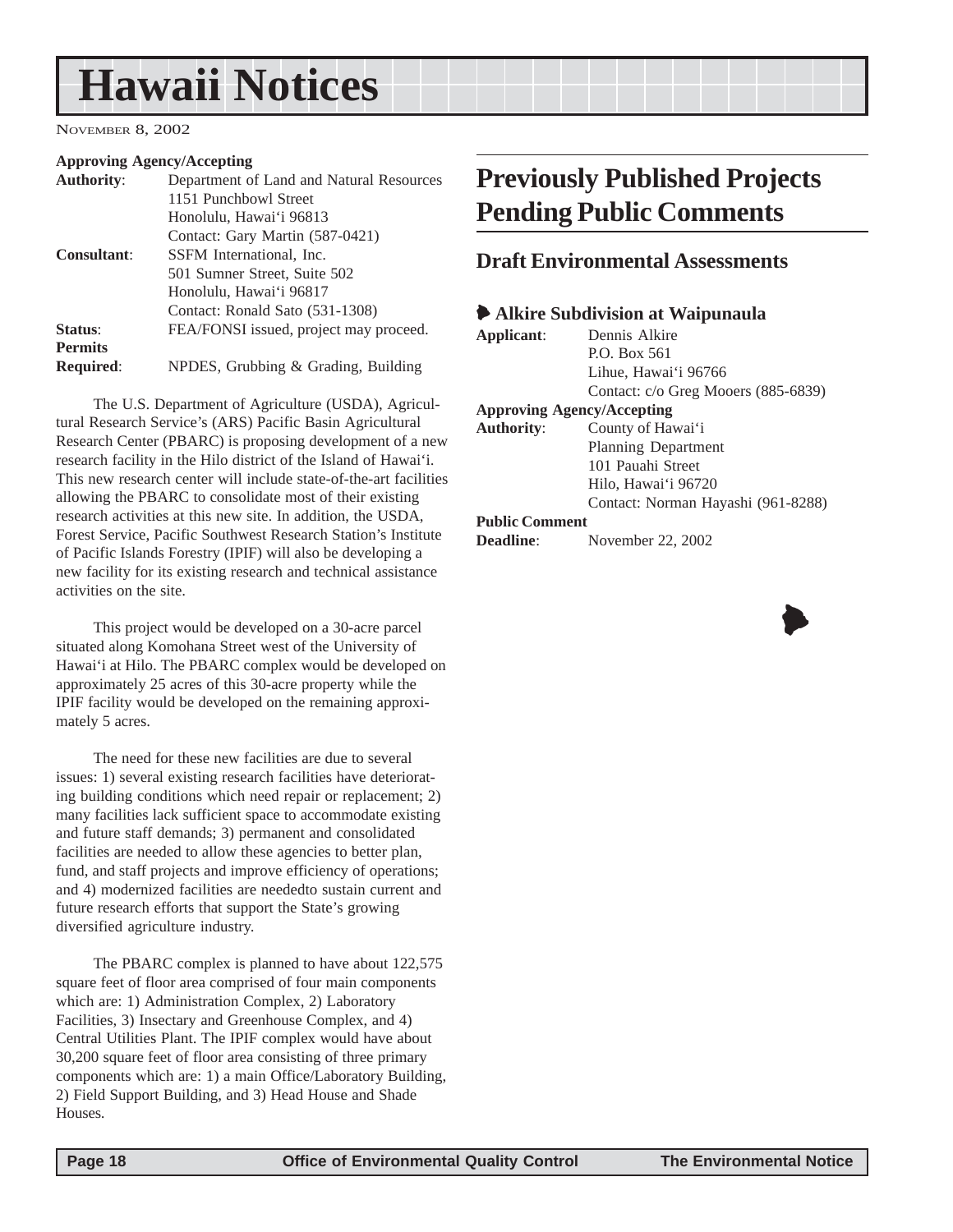<span id="page-18-0"></span>

| <b>Shoreline Notices</b> |  |
|--------------------------|--|
|--------------------------|--|

#### **Shoreline Certification Applications**

Pursuant to § 13-222-12, HAR the following shoreline certification applications are available for inspection at the DLNR District Land Offices on Kauai, Hawaii and Maui and at Room 220, 1151 Punchbowl St., Honolulu, Oahu (Tel: 587-0414). All comments shall be submitted in writing to the State Land Surveyor, 1151 Punchbowl Street, Room 210, Honolulu, HI 96813 and postmarked no later than fifteen (15) calendar days from the date of the public notice of the application. If there are any questions, please call Nick Vaccaro at 587-0438.

| Case No. | Date     | Location                                                                                                                                                                                                                                                                                                                    | Applicant                                                                                                     | Tax Map Key                                                                                                                                           |
|----------|----------|-----------------------------------------------------------------------------------------------------------------------------------------------------------------------------------------------------------------------------------------------------------------------------------------------------------------------------|---------------------------------------------------------------------------------------------------------------|-------------------------------------------------------------------------------------------------------------------------------------------------------|
| MA-275   | 10/22/02 | Being a portion of Land Patent Grant 8129, Land Commission<br>Award 8559-B, Apana 23 to Wm. C. Lunalilo, land situated at<br>Honolua, Lahaina, Maui, Hawaii<br>Address: Honoapiilani Highway<br>Purpose: Planning for future use of the property                                                                            | Warren S. Unemori<br>Engineering, Inc., for<br>Maui Land and<br>Pineapple, Co., Inc.                          | 4-2-04 Portion of<br>32                                                                                                                               |
| OA-895   | 10/23/02 | Lots 157 to 162 (inclusive) lot 297, lot 11729 as shown on map<br>846, lot 13490 as shown on map 10390 of land court application<br>1069, land situated at Honouliuli, Ewa, Oahu, Hawaii<br>Address: End of Papipi Road<br>Purpose: Improvements                                                                            | Towill, Shigeoka &<br>Associates, Inc., for<br>Haseko Homes                                                   | $9-1-12:06 & 47$<br>and 9-1-11: 01-<br>$07$ (incl)                                                                                                    |
| HA-261   | 10/24/02 | Lot 1 (Allotment 7 & 51-94), Lot 2 (Allotment 99) and portion of<br>Allotment 70 of the Hui Partition (Beach Section), Land Court<br>Award 7339 and 7713 to Kuaana, Land situated at Holualoa 1st<br>and 2 <sup>nd</sup> , North Kona, Hawaii<br>Address: 76-6180, 76-6178 & 76-6176 Alii Drive<br>Purpose: Building Permit | Wes Thomas<br>Associates, for Judith<br>Carter                                                                | 7-6-17: 36, 37 &<br>39                                                                                                                                |
| MA-276   | 10/25/02 | Lot 2-2 of the Kaonoulu Beach Lots, being a portion of R.P 7447,<br>Land Commission Award 3237 to Hewahewa, land situated at<br>Kaonoulu, Kihei, Maui, Hawaii<br>Address: 726 South Kihei Road<br>Purpose: Improvements                                                                                                     | ControlPoint<br>Surveying, Inc., for<br><b>United States of</b><br>America, National<br>Marine Sanctuary      | $3-9-01:87$                                                                                                                                           |
| KA-165   | 10/28/02 | Portion of Kapaa Park, Governor's Executive Order 1206, land<br>situated at Kawaihau, Kauai, Hawaii<br>Address: Kapaa Park<br>Purpose: County Bike Path                                                                                                                                                                     | Portugal Surveying &<br>Mapping, Inc., for<br>County of Kauai                                                 | $4-5-7:1, 4-5-8:1,$<br>$4-5-11:1 & 45$<br>$4-5-12:1 & 2, 4$<br>5-13: 28, 4-6-14:<br>$34, 4 - 7 - 3: 1, 4 - 7 -$<br>4: 29 and Portion<br>of Kapaa Park |
| OA-348-2 | 10/28/02 | Haleiwa Beach Park, Haleiwa, Oahu, Hawaii<br>Address: Haleiwa Beach Park<br>Purpose: Improvements                                                                                                                                                                                                                           | Towill, Shigeoka &<br>Associates, Inc., for<br>City and County of<br>Honolulu, Dept. of<br>Parks & Recreation | $6-2-01$ : Por. 02                                                                                                                                    |
| OA-692-2 | 10/29/02 | Lot V, Portion of Pahonu Lots, land situated at Waimanalo,<br>Koolaupoko, Oahu, Hawaii<br>Address: 41-497 Kalanianaole Highway<br>Purpose: Building Permit                                                                                                                                                                  | Walter P. Thompson,<br>Inc., for Kawananakoa                                                                  | $4-1-02:09$                                                                                                                                           |
| MA-222-3 | 10/29/02 | Land Makai of Lower Honoapiilani Road, Lahaina, Lahaina,<br>Maui. Hawaii<br>Purpose: Improvements                                                                                                                                                                                                                           | Austin, Tsutsumi and<br>Associates, Inc., for<br>County of Maui                                               | 4-3-15 between<br>parcels $08\ \&\ 36$                                                                                                                |
| MA-221-3 | 10/29/02 | Land Makai of Lower Honoapiilani Road, Lahaina, Lahaina,<br>Maui, Hawaii<br>Purpose: Improvements                                                                                                                                                                                                                           | Austin, Tsutsumi and<br>Associates, Inc., for<br>County of Maui                                               | 4-3-19: 47 & 4-3-<br>15:35                                                                                                                            |
| MA-223-3 | 10/29/02 | Portion of Lot 1-A of the Bechert Estate Subdivision at Lahaina,<br>Maui, Hawaii (Makai of Lower Honoapiilani Highway and<br>South of Kahananui Stream)<br>Purpose: Improvements                                                                                                                                            | Austin, Tsutsumi and<br>Associates, Inc., for<br>County of Maui                                               | $4 - 3 - 10:09$                                                                                                                                       |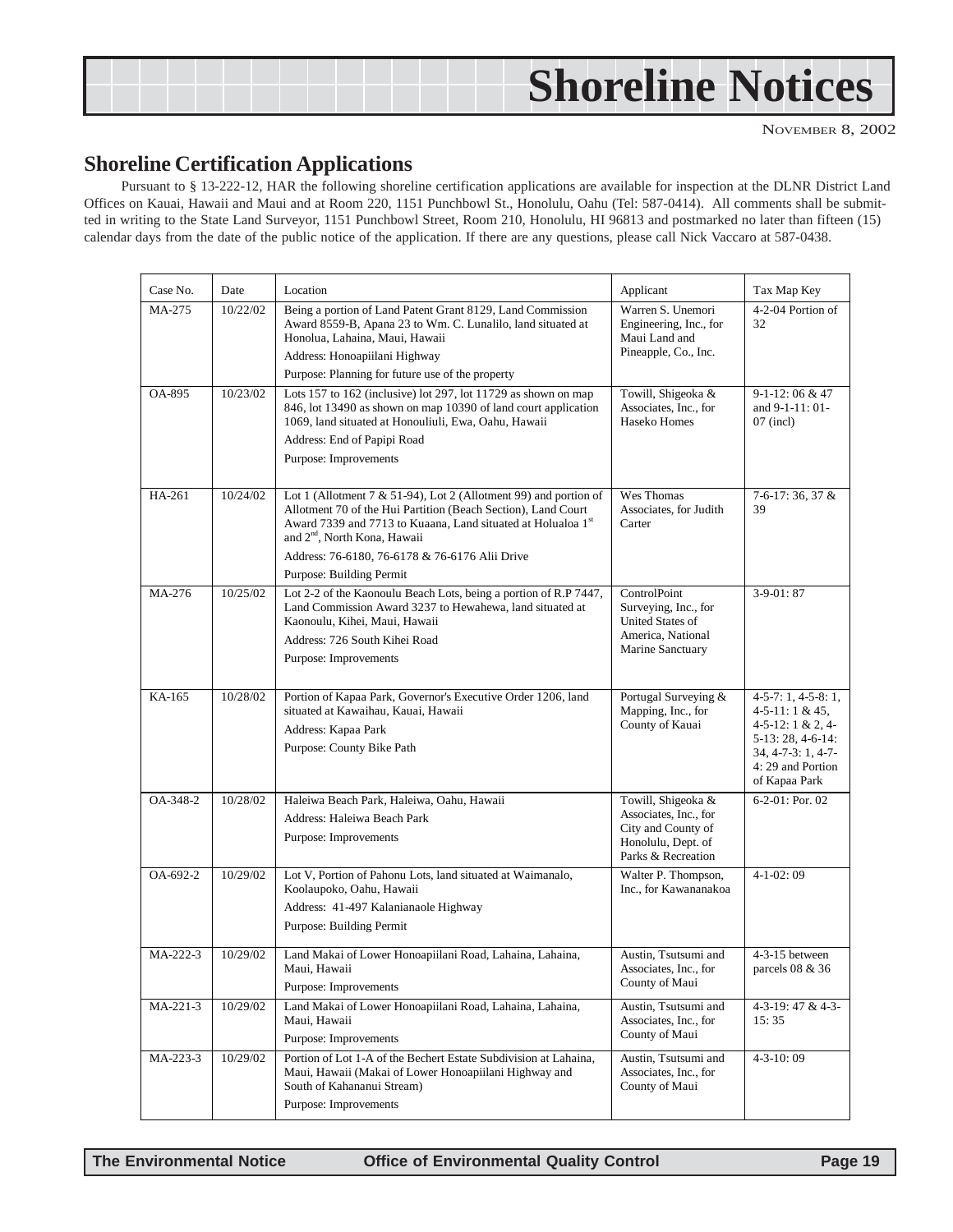## <span id="page-19-0"></span>**Shoreline Notices**

NOVEMBER 8, 2002

### **Shoreline Certifications and Rejections**

Pursuant to §13-222-26, HAR the following shorelines have been certified or rejected by the DLNR. A person may appeal a certification or rejection to the BLNR, 1151 Punchbowl Street, Room 220, Honolulu, HI 96813, by requesting in writing a contested case hearing no later than twenty (20) calendar days from the date of public notice of certification or rejection.

| Case No.      | Date                  | Location                                                                                                                                                                                                                   | Applicant                                                                              | Tax Map Key     |
|---------------|-----------------------|----------------------------------------------------------------------------------------------------------------------------------------------------------------------------------------------------------------------------|----------------------------------------------------------------------------------------|-----------------|
| HA-260        | 10/25/02<br>Certified | The whole of R.P. 3867, Land Commission Award 7704 to<br>Kaumaka 2, land situated at Kealia 2 <sup>nd</sup> , South Kona, Island<br>of Hawaii, Hawaii<br>Address: Not Assigned<br>Purpose: Comply with Sale Contract       | Wes Thomas<br>Associates, for<br>Stephen & Marion<br>Lindsey                           | $8-6-12:05$     |
| OA-891        | 10/25/02<br>Certified | Lot 1 as shown on Map 2 of Land Court Application 505,<br>land situated at Kailua, Koolaupoko, Island of Oahu, Hawaii<br>Address: 726 Mokulua Drive<br>Purpose: Building Permit                                            | Jamie F.<br>Alimboyoguen, LLC,<br>for Tom Coulson                                      | $4 - 3 - 08:36$ |
| <b>OA-887</b> | 10/25/02<br>Certified | Lot 9 Section E of Kawailoa Beach Lots, Land Commission<br>Award 7713, Apana 33 to V. Kamamalu, land situated at<br>Kawailoa, Waialua, Island of Oahu, Hawaii<br>Address: 61-735 Papailoa Road<br>Purpose: Building Permit | Wesley T. Tengan, for<br><b>Robert Neal Brooks</b><br>and Suzanne F.<br>McOuade Brooks | $6-1-04:65$     |



## **Environmental Council Notices**

## **Environmental Council Meetings**

The next meeting of the Environmental Council is tentatively scheduled for Wednesday, November 13, 2002 at 2:00 p.m. Please call OEQC at 586-4185 after November 7th to confirm meeting time and place.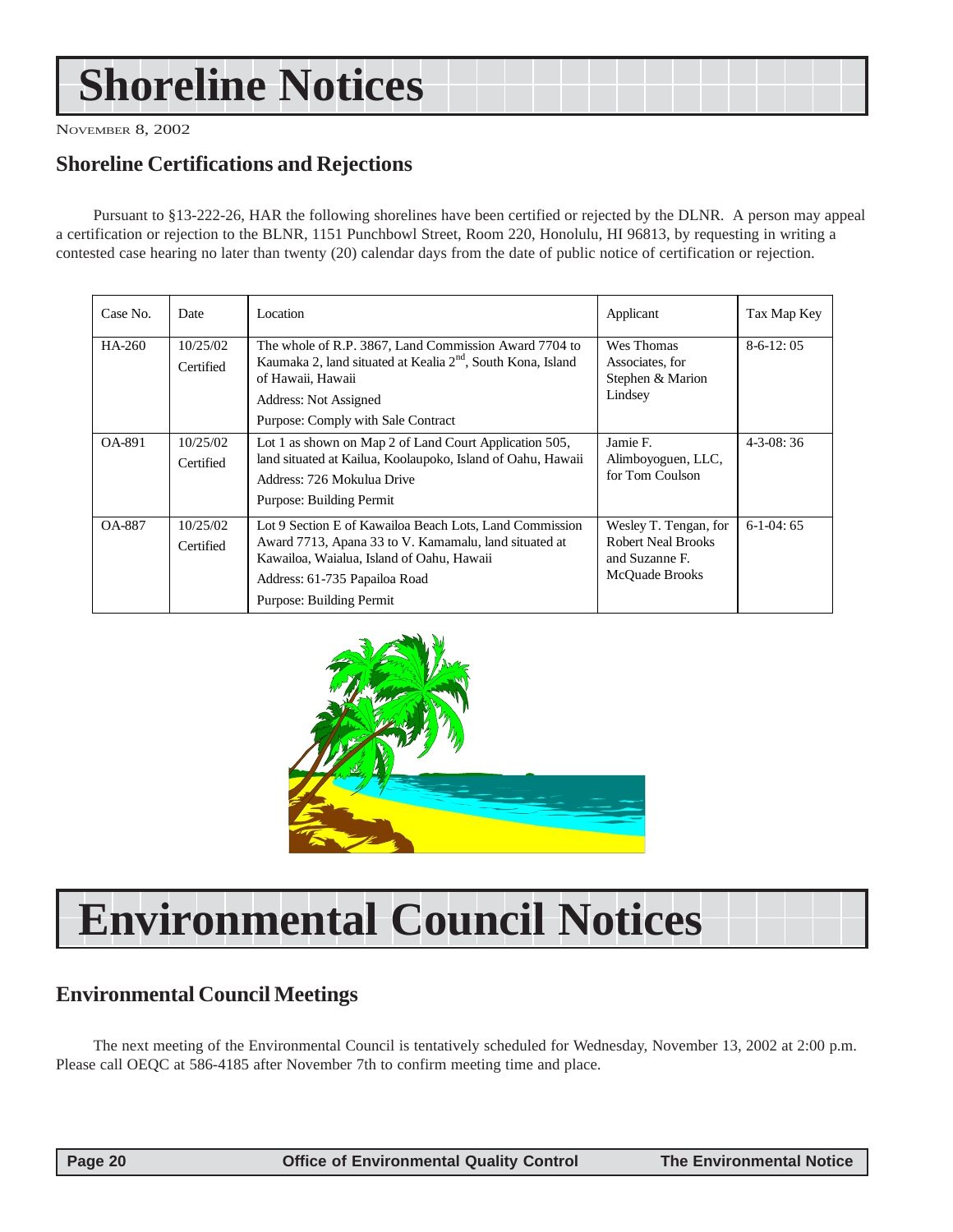## **Pollution Control Permit Applications**

NOVEMBER 8, 2002

### **Summary of Inspection and Enforcement Actions July – September 2002**

The table below shows a tally of the number of inspections and responses conducted by the Department of Health (DOH) Environmental Management Division pollution control program personnel during the period from July thorough September 2002. Additionally, formal and informal enforcement actions, and the settlements that arise out of those actions, are counted as well. Inspections and enforcement actions are split up by program area. For more information, please contact the DOH Environmental Planning Office at 586-4337.

|                                                                                                                                                                                                                                                                                                                                                                                                                                                                                         | Inspections<br>& Responses | Warning<br>Notices <sup>1</sup> | Formal<br>Enforcement<br>$\text{Case}^2$ | <b>Fines</b><br><b>Issued</b> | Formal<br>Cases<br>Pendina | Formal<br><b>Cases</b><br>Concluded | Supplemental<br>Environmental                 |
|-----------------------------------------------------------------------------------------------------------------------------------------------------------------------------------------------------------------------------------------------------------------------------------------------------------------------------------------------------------------------------------------------------------------------------------------------------------------------------------------|----------------------------|---------------------------------|------------------------------------------|-------------------------------|----------------------------|-------------------------------------|-----------------------------------------------|
|                                                                                                                                                                                                                                                                                                                                                                                                                                                                                         | July-Sept 2002             | July-Sept<br>2002               | July-Sept 2002                           | July-Sept 2002                | <b>Total to Date</b>       | July-Sept 2002                      | Projects (S.E.P.) <sup>3</sup><br>in Progress |
| <b>Clean Air Branch</b>                                                                                                                                                                                                                                                                                                                                                                                                                                                                 |                            |                                 |                                          |                               |                            |                                     |                                               |
| <b>Fugitive Dust</b>                                                                                                                                                                                                                                                                                                                                                                                                                                                                    | 205                        | 7                               | 2                                        | \$1,100                       | 1                          | 2                                   | $\mathbf 0$                                   |
| Noncovered Sources                                                                                                                                                                                                                                                                                                                                                                                                                                                                      | 57                         | 3                               | $\mathbf 0$                              | \$0                           | 5                          | 1                                   | $\overline{2}$                                |
| <b>Covered Sources</b>                                                                                                                                                                                                                                                                                                                                                                                                                                                                  | 72                         | 9                               | $\overline{2}$                           | \$31,800                      | 10                         | 3                                   | $\mathbf 0$                                   |
| <b>Agricultural Burning</b>                                                                                                                                                                                                                                                                                                                                                                                                                                                             | 67                         | 0                               | $\overline{2}$                           | \$9,970                       | $\overline{c}$             | 0                                   | $\mathbf 0$                                   |
| Open Burning                                                                                                                                                                                                                                                                                                                                                                                                                                                                            | 24                         | $\mathbf 0$                     | $\mathbf 0$                              | \$0                           | $\mathbf{1}$               | 0                                   | $\mathbf 0$                                   |
| <b>Others</b>                                                                                                                                                                                                                                                                                                                                                                                                                                                                           | 75                         | $\overline{c}$                  | $\mathbf 0$                              | \$0                           | $\mathbf 0$                | 0                                   | 0                                             |
| Solid & Hazardous Waste Branch                                                                                                                                                                                                                                                                                                                                                                                                                                                          |                            |                                 |                                          |                               |                            |                                     |                                               |
| <b>Underground Storage Tanks</b>                                                                                                                                                                                                                                                                                                                                                                                                                                                        | 136                        | $\overline{2}$                  | 20                                       | \$19,100                      | 0                          | 1                                   | 0                                             |
| Hazardous Waste                                                                                                                                                                                                                                                                                                                                                                                                                                                                         | 31                         | 10                              | $\mathbf 0$                              | \$0                           | 14                         | 1                                   | $\overline{c}$                                |
| Solid Waste                                                                                                                                                                                                                                                                                                                                                                                                                                                                             | 71                         | $\overline{7}$                  | $\mathbf 0$                              | \$0                           | 3                          | 0                                   | 3                                             |
| <b>Clean Water Branch</b>                                                                                                                                                                                                                                                                                                                                                                                                                                                               |                            |                                 |                                          |                               |                            |                                     |                                               |
| Permitted Discharges (NPDES)                                                                                                                                                                                                                                                                                                                                                                                                                                                            | 41                         | 3                               | $\mathbf{1}$                             | \$0                           | $\overline{2}$             | 0                                   | $\mathbf{1}$                                  |
| Non-permitted Discharges                                                                                                                                                                                                                                                                                                                                                                                                                                                                | 56                         | 16                              | $\mathbf{1}$                             | \$0                           | 3                          | 1                                   | $\mathbf 0$                                   |
| <b>Water Quality Certifications</b>                                                                                                                                                                                                                                                                                                                                                                                                                                                     | $\overline{7}$             | $\Omega$                        | $\Omega$                                 | \$0                           | $\Omega$                   | $\overline{0}$                      | $\mathbf{0}$                                  |
| <b>Wastewater Branch</b>                                                                                                                                                                                                                                                                                                                                                                                                                                                                |                            |                                 |                                          |                               |                            |                                     |                                               |
| <b>Wastewater Treatment Plants</b>                                                                                                                                                                                                                                                                                                                                                                                                                                                      | 47                         | $\mathbf 0$                     | 0                                        | \$0                           | 3                          | 0                                   | 3                                             |
| <b>Individual Wastewater Systems</b>                                                                                                                                                                                                                                                                                                                                                                                                                                                    | 131                        | 22                              | 0                                        | \$0                           | 6                          | 0                                   | $\mathbf 0$                                   |
| <b>Animal Waste</b>                                                                                                                                                                                                                                                                                                                                                                                                                                                                     | 8                          | 1                               | 0                                        | \$50,000                      | $\mathbf 0$                | 1                                   | 0                                             |
| Other                                                                                                                                                                                                                                                                                                                                                                                                                                                                                   | 27                         | $\mathbf{1}$                    | $\mathbf 0$                              | \$0                           | $\Omega$                   | $\overline{0}$                      | $\Omega$                                      |
| <b>Safe Drinking Water Branch</b>                                                                                                                                                                                                                                                                                                                                                                                                                                                       |                            |                                 |                                          |                               |                            |                                     |                                               |
| Public Water Systems                                                                                                                                                                                                                                                                                                                                                                                                                                                                    | 35                         | 3                               | 0                                        | \$0                           | 3                          | 0                                   | 0                                             |
| Wells - Underground Injection Control                                                                                                                                                                                                                                                                                                                                                                                                                                                   | 50                         | 16                              | $\mathbf 0$                              | \$0                           | $\mathbf{1}$               | 0                                   | $\mathbf 0$                                   |
| <b>Hazard Evaluation &amp; Emergency Response</b>                                                                                                                                                                                                                                                                                                                                                                                                                                       |                            |                                 |                                          |                               |                            |                                     |                                               |
| Oil Spills                                                                                                                                                                                                                                                                                                                                                                                                                                                                              | 1                          | 5                               | $\mathbf 0$                              | \$0                           | $\mathbf 0$                | $\pmb{0}$                           | 0                                             |
| <b>Hazardous Waste Releases</b>                                                                                                                                                                                                                                                                                                                                                                                                                                                         | 8                          | $\overline{0}$                  | $\mathbf 0$                              | \$0                           | $\mathbf 0$                | 0                                   | $\mathbf 0$                                   |
| <b>TOTAL</b>                                                                                                                                                                                                                                                                                                                                                                                                                                                                            | 1149                       | 107                             | 28                                       | \$111,970                     | 54                         | 10                                  | 11                                            |
| Informal letters warning a person or entity that they are violating environmental laws normally requiring corrective action by a specified deadline. Informal actions<br>generally cover less serious issues such as small infractions by individuals, or violations of permit technicalities which do not directly impact environmental quality.                                                                                                                                       |                            |                                 |                                          |                               |                            |                                     |                                               |
| <sup>2</sup> Formal enforcement cases generally cover any serious violation and repeat or continued violations of permits or the law. Warning letters, if not adequately<br>responded to, can lead to formal actions. Specifically, formal cases are administrative enforcement proceedings that typically include a formal notice of violation<br>and an order. Orders often require corrective action, reports, and payment of a penalty. This section also includes field citations, |                            |                                 |                                          |                               |                            |                                     |                                               |

 $^3$  A Supplemental Environmental Project (S.E.P.) is a project that will improve the environment and is above and beyond what the law requires a regulated entity to perform. SEPs are often imposed on a regulated entity in lieu of cash fines as part of the settlement of an enforcement case.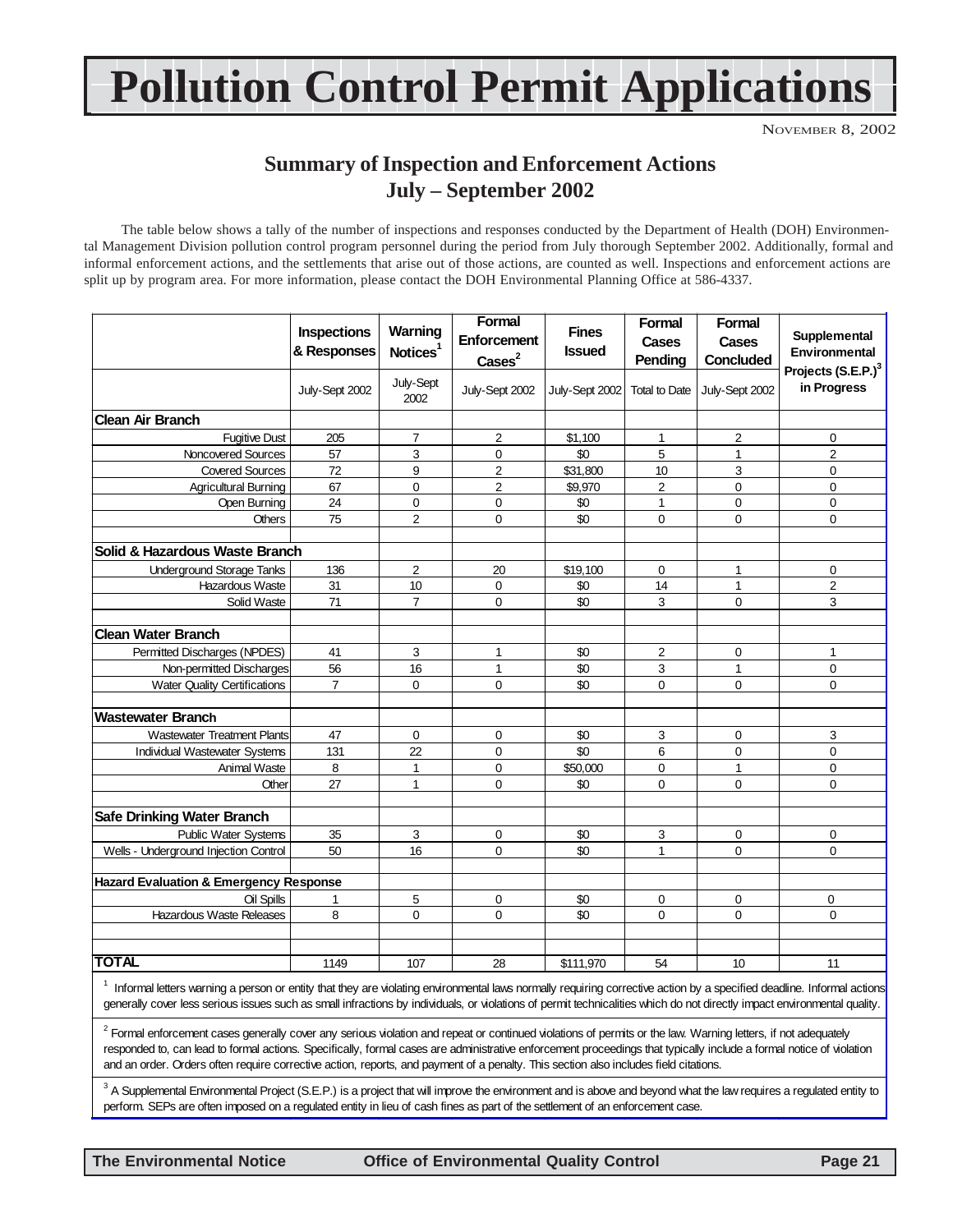## <span id="page-21-0"></span>**Pollution Control Permit Applications**

NOVEMBER 8, 2002

### **Formal Enforcement Actions and Settlements Completed by DOH**

Notices of violations issued from July through September 2002 are summarized below. The summaries do not constitute exact descriptions of the violations. For complete and accurate descriptions, please contact DOH at 586-4337 for copies of the violation notices.

#### *Clean Air Branch*

On July 8, 2002, a Notice of Violation was served to **Waste Management of Hawaii, Inc.**, of Waikoloa, Hawaii. They were found in violation of operating a rock crusher at their West Hawaii Sanitary Landfill operation without a valid covered source permit. An Order was given to correct the violation and pay a penalty of \$3,000.00.

On July 23, 2002, a Notice of Violation was served to **Plant Research Corporation**, at 41-745 Mooiki Street, Waimanalo, Hawaii for violating conditions of their Agricultural Burning Permit. The company had multiple violations of failing to notify the Fire Alarm Bureau prior to a burn; burning logs greater than 4" in diameter; failing to have an adult representative attend the fire; allowing fires to burn after 6:00 p.m.; and burning other materials other than waste not generated from crop cultivation. They were served an Order to take corrective action to prevent further violations, and to pay a fine of \$2,970.00.

On July 23, 2002, a Notice of Violation was served to **Ms. Caryn Ige** of 46-530 Haiku Road, Kaneohe, for multiple violations of their Agricultural Burning Permit at the Kaneohe Orchid Farm. On March 7, 2002, an unauthorized burn was discovered that was also went beyond the permitted burning time of 6:00 p.m. On March  $14<sup>th</sup>$ , in response to a complaint, the farm was burning materials on a "no-burn" day, and they were also burning materials other than plant wastes. She was served an Order to take corrective action and prevent further violations, and to pay a fine of \$7,000.00.

On July 31, 2002, a Notice of Violation was served to **Jas W. Glover, Ltd**. for violations of their Covered Source Permit occurring at the Glover Quarry in Hilo, Hawaii. They failed to conduct 1999 source performance tests for the baghouse on the 240 TPH Asphalt Concrete Plant; for the 1,000 TPH Telsmith crusher; and for the crushers and transfer points of the 660 TPH Stone Processing Plant. They were served an Order to take corrective action and prevent further violations, and to pay a fine of \$28,000.00.

The formal actions listed for the Clean Air Branch also include two field citations that were issued to construction companies for fugitive dust violations.

#### *Solid and Hazardous Waste Branch*

The formal actions listed for the Solid and Hazardous Waste Branch include 20 field citations that were issued to various service stations for infractions ranging from failure to maintain monitor tanks at least every 30 days for releases.

In addition, the DOH had issued a Notice of Violation, Consent Agreement and Order to **Kauai Veterans Memorial Hospital** for not having corrosion protection on their underground storage tank. The hospital has paid a penalty of \$5,400.00 and has corrected the violation.

#### *Wastewater Branch*

The violation case against **Eco-Feed** (Notice and Finding of Violation and Order dated July 18, 2001) was concluded when the Consent Order was signed on September 4, 2002. The penalty of \$50,000.00 will be offset by \$10,000 due to the submission of a report from a food waste recycling expert



#### **Federal Consistency Reviews**

The Hawaii Coastal Zone Management (CZM) Program has received the following federal actions to review for consistency with the CZM objectives and policies in Chapter 205A, Hawaii Revised Statutes. This public notice is being provided in accordance with section 306(d)(14) of the National Coastal Zone Management Act of 1972, as amended. For general information about CZM federal consistency please call John Nakagawa with the Hawaii CZM Program at 587-2878. For neighboring islands use the following toll free numbers: Lanai & Molokai: 468-4644 x72878, Kauai: 274- 3141 x72878, Maui: 984-2400 x72878 or Hawaii: 974-4000 x72878.

For specific information or questions about an action listed below please contact the CZM staff person identified for each action. Federally mandated deadlines require that comments be received by the date specified for each CZM consistency review and can be mailed to: David W. Blane, Director, Office of Planning, Department of Business, Economic Development and Tourism, P.O. Box 2359, Honolulu, Hawaii 96804. Or, fax comments to the Hawaii CZM Program at 587-2899.

#### **(1) Supplemental Deck to an Existing Slip at Ala Wai Boat Harbor, Oahu**

| Applicant:              | Eli Strawn                                |
|-------------------------|-------------------------------------------|
| <b>Federal Action:</b>  | Department of the Army Permit (200200547) |
| <b>Federal Agency:</b>  | U.S. Army Corps of Engineers              |
|                         | Contact: Bill Lennan, 438-6986            |
| <b>Location:</b>        | Ala Wai Boat Harbor Slip 515              |
| <b>CZM Contact:</b>     | John Nakagawa, 587-2878                   |
| <b>Proposed Action:</b> |                                           |

The applicant is requesting after-the-fact authorization for a 19-feet by 17-feet supplemental deck at Ala Wai Boat Harbor Slip 515. The deck is constructed of wood and supported in the water by concrete blocks.

**Comments Due**: November 22, 2002